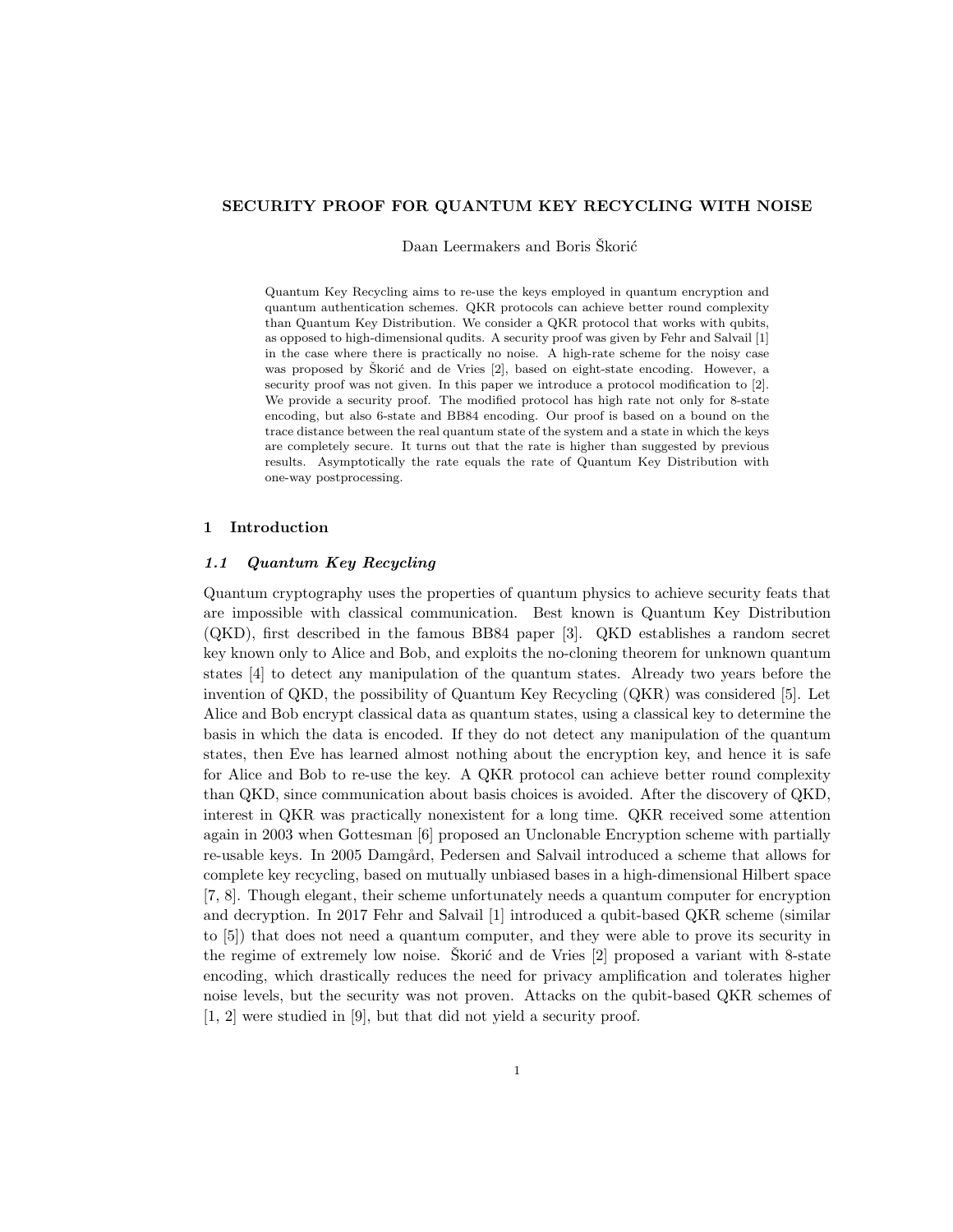### 1.2 Contributions and outline

We investigate qubit-based Quantum Key Recycling.

- We introduce a number of modifications in the QKR protocol of Skorić and de Vries  $[2]$ . (i) The basis key now gets refreshed even in case of an Accept; the key update is done by hashing the payload of the qubits into the old key. (ii) We modify the privacy amplification: instead of deriving a classical one-time pad from the qubits' payload solely, we compress the payload and the old basis key together. For technical reasons we combine the privacy amplification and the key refreshment into a single hashing operation. This simplifies the security proof. (iii) The message contains keys for the next round. Consequently our scheme does not consume key material.
- We provide a security proof. Our proof technique differs from [1]. We treat all keys on the same footing. Our approach is as follows. We work with an EPR formulation of the protocol. The permutation invariance of the protocol allows us to invoke Post-selection [10]. In order to prove security against general attacks we only need to demonstrate security against 'collective' attacks, i.e. attacks where Eve collects quantum side information from individual EPR pairs, in exactly the same way for each EPR pair. We apply symmetrisation of the individual noisy EPR pairs as introduced in [11, 12]. The only remaining degree of freedom in the attack is a single scalar, the bit error probability. We provide an upper bound on the diamond distance between the real protocol and an idealised version in which the keys are completely decoupled from Eve's side information. We do this for one QKR round. The security of multiple rounds follows inductively by universal composability.

For asymptotically large  $n$  (number of qubits) the steps in our derivation are very similar to [13, 14]; we make use of smooth Rényi entropies, which asymptotically tend to the von Neumann entropy. For finite  $n$  we present a separate result without smoothing, based on straightforward diagonalisation.

• The QKR rate is defined as the message length divided by  $n$ . We obtain an expression for the QKR rate as a function of n and the tolerated bit error rate ( $\beta$ ). For  $n \to \infty$  the rate equals the rate of QKD with one-way postprocessing (i.e. without two-way advantage distillation). This means that whenever it is possible to do one-way-postprocessing-QKD, it is also possible to do QKR at the same asymptotic rate and hence get the benefit of reduced communication complexity.

For finite n, our approach without smoothing yields a rate  $\approx 1-h(\beta)-2\log[\sqrt{(1-\frac{3}{2}\gamma)(1-\gamma)}]$ 

 $+\sqrt{\frac{3}{2}\gamma(1+\gamma)}$ , where h is the binary entropy function. Both these results are more favourable than what one would expect based on the min-entropy analysis in [9] and straightforward generalisations of [1] to the noisy case.

It is interesting to note that the asymptotic equivalence of the QKR and QKD rate holds not only for 8-state encoding. For 6-state and 4-state (BB84) encoding there is a severe leakage of the qubit payload if Eve intercepts the whole cipherstate. From [2] and [9] it would seem that this leakage necessarily implies low QKR rate. However, in our protocol the leak is masked by the secret key that is used for privacy amplification.

The outline of the paper is as follows. In the preliminaries section we introduce notation; we briefly review smooth Rényi entropies, proof techniques and methods for embedding classical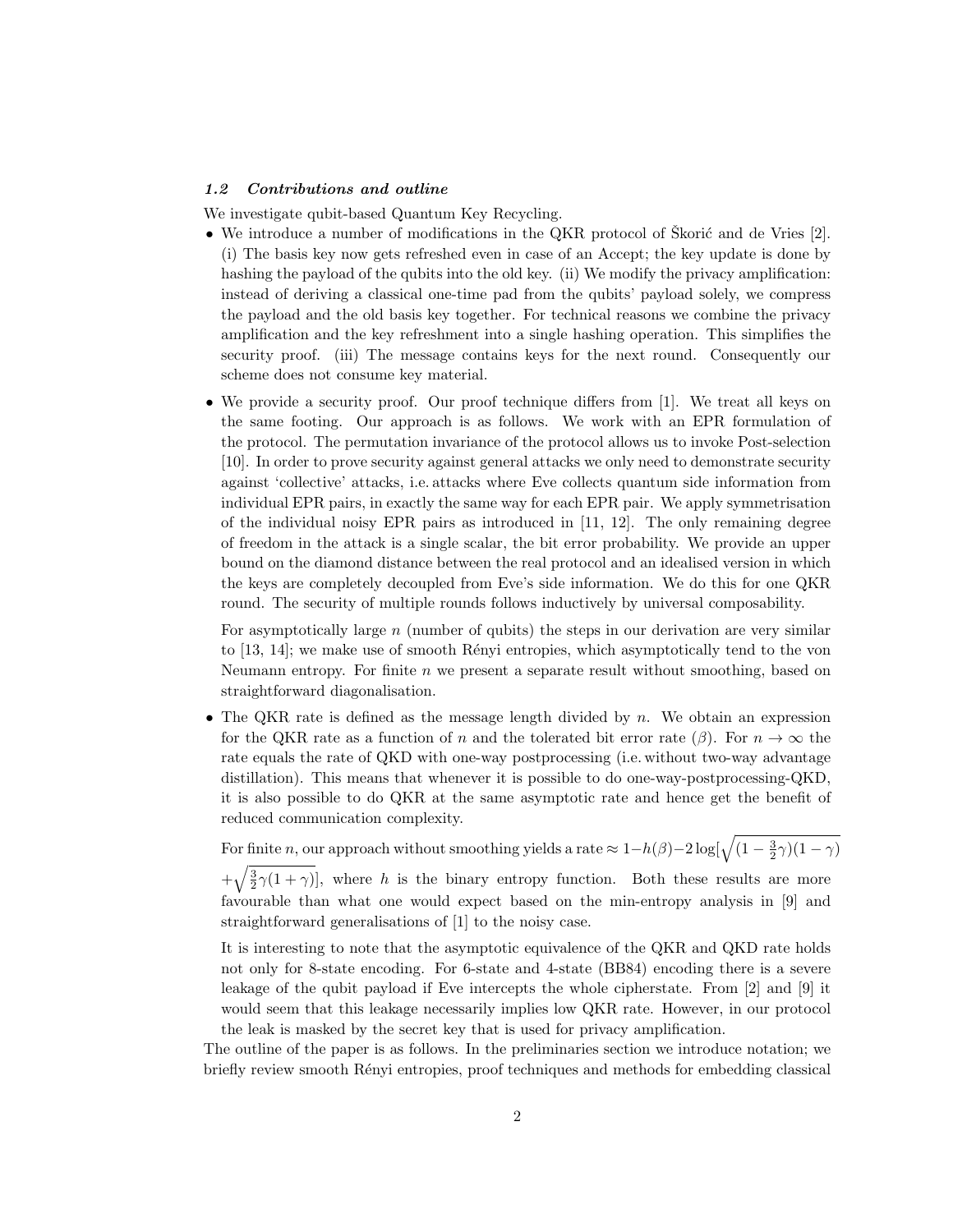bits in qubits, and we summarise known results regarding Eve's optimal extraction of information from a qubit into a four-dimensional ancilla state. In Section 3 we motivate why we depart from the entanglement-monogamy based proof technique. In Section 4 we present the modified QKR protocol. Section 5 states the main theorems and discusses rates and optimal parameter choices. In Section 6 we compare to existing results, discuss erasures, and suggest topics for future work.

### 2 Preliminaries

#### 2.1 Notation and terminology

Classical Random Variables (RVs) are denoted with capital letters, and their realisations with lowercase letters. The probability that a RV X takes value x is written as  $Pr[X = x]$ . The expectation with respect to RV X is denoted as  $\mathbb{E}_x f(x) = \sum_{x \in \mathcal{X}} \Pr[X = x] f(x)$ . Sets are denoted in calligraphic font. We write  $[n]$  for the set  $\{1, \ldots, n\}$ . For a string x and a set of indices I the notation  $x_{\mathcal{I}}$  means the restriction of x to the indices in I. The notation 'log' stands for the logarithm with base 2. The notation  $h$  stands for the binary entropy function  $h(p) = p \log \frac{1}{p} + (1-p) \log \frac{1}{1-p}$ . Sometimes we will write  $h(\lbrace p_1, \ldots, p_k \rbrace)$  meaning  $\sum_i p_i \log \frac{1}{p_i}$ . Bitwise XOR of binary strings is written as '⊕'. The Kronecker delta is denoted as  $\delta_{ab}$ . The inverse of a bit  $b \in \{0, 1\}$  is written as  $\overline{b} = 1 - b$ . The Hamming weight of a binary string x is written as |x|. We will speak about 'the bit error rate  $\gamma$  of a quantum channel'. This is defined as the probability that a classical bit  $g$ , sent by Alice embedded in a qubit, arrives at Bob's side as  $\bar{g}$ .

For quantum states we use Dirac notation, with the standard qubit basis states  $|0\rangle$  and  $|1\rangle$ represented as  $\binom{1}{0}$  and  $\binom{0}{1}$  respectively. The Pauli matrices are denoted as  $\sigma_x, \sigma_y, \sigma_z$ . The standard basis is the eigenbasis of  $\sigma_z$ , with  $|0\rangle$  in the positive *z*-direction. We write 1 for the identity matrix. The notation 'tr' stands for trace. The Hermitian conjugate of an operator A is written as  $A^{\dagger}$ . The complex conjugate of z is denoted as  $z^*$ . Let A have eigenvalues  $\lambda_i$ . The 1-norm of A is written as  $||A||_1 = \text{tr} \sqrt{A^{\dagger}A} = \sum_i |\lambda_i|$ . The trace distance between matrices  $\rho$ and  $\sigma$  is denoted as  $\delta(\rho;\sigma) = \frac{1}{2} ||\rho - \sigma||_1$ . It is a generalisation of the statistical distance and represents the maximum possible advantage one can have in distinguishing  $\rho$  from  $\sigma$ .

Consider uniform classical variables  $X, Y$  and a quantum system labeled 'E' (under Eve's control) that depends on X and Y. The combined classical-quantum state is  $\rho^{XYE}$  =  $\mathbb{E}_{xy}|xy\rangle\langle xy|\otimes\rho_{xy}^{\mathbb{E}}$ . The state of a sub-system is obtained by tracing out a subspace, e.g.  $\rho^{\text{YE}} = \text{tr}_X \rho^{\text{XYE}} = \mathbb{E}_y |y\rangle\langle y| \otimes \rho_y^E$ , with  $\rho_y^E = \mathbb{E}_x \rho_{xy}^E$ . The fully mixed state of subsystem X is denoted as  $\mu^X$ . The security of the variable X, given that Eve holds the 'E' subsystem, can be expressed in terms of a trace distance as follows [13],

$$
d(X|E) \stackrel{\text{def}}{=} \delta \left( \rho^{XE} \; ; \; \mu^X \otimes \rho^E \right) \tag{1}
$$

i.e. the distance between the true classical-quantum state and a state in which  $X$  is completely unknown to Eve.

We write  $\mathcal{S}(\mathcal{H}_A)$  to denote the space of density matrices on Hilbert space  $\mathcal{H}_A$ , i.e. positive semi-definite operators acting on  $\mathcal{H}_A$ . Any quantum channel can be described by a Completely Positive Trace-Preserving (CPTP) map  $\mathcal{E}: S(\mathcal{H}_A) \to S(\mathcal{H}_B)$  that transforms a mixed state  $\rho^A \in \mathcal{S}(\mathcal{H}_A)$  to another mixed state  $\rho^B \in \mathcal{S}(\mathcal{H}_B)$ . We write  $\mathcal{E}(\rho^A) = \rho^B$ . The diamond norm of a map is defined as  $\|\mathcal{E}\|_{\diamond} \stackrel{\text{def}}{=} \frac{1}{2} \sup_{\rho^{AC} \in \mathcal{S}(\mathcal{H}_{AC})} \|\mathcal{E}(\rho^{AC})\|_1$  with  $\mathcal{H}_C$  an auxiliary system that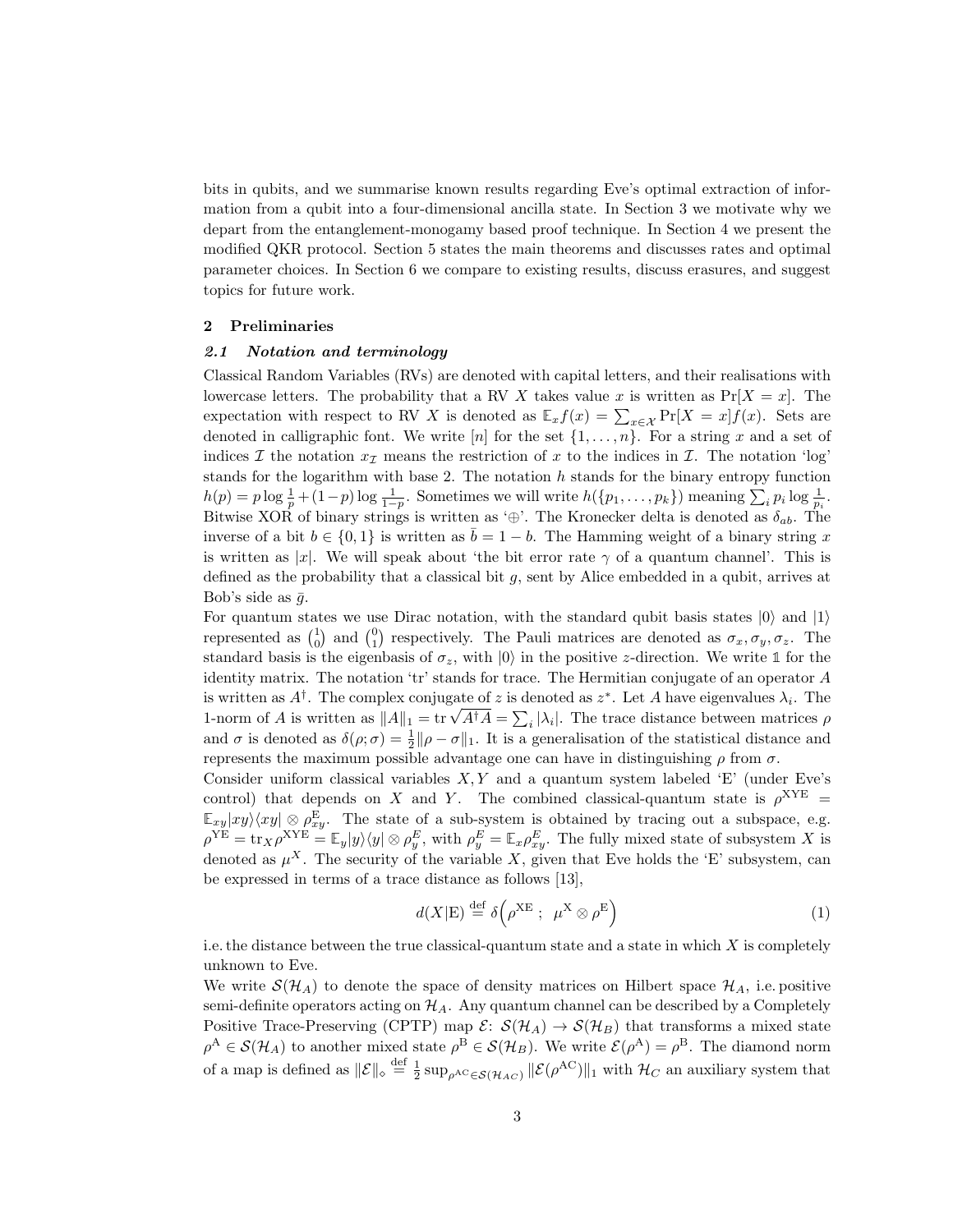can be considered to be of the same dimension as  $\mathcal{H}_A$ . For a map  $\mathcal{E}: S(\mathcal{H}_A) \to S(\mathcal{H}_B)$ , the notation  $\mathcal{E}(\rho^{\text{AC}})$  means  $(\mathcal{E} \otimes \mathbb{1}_{\mathbb{C}})(\rho^{\text{AC}})$ , i.e.  $\mathcal{E}$  acts only on the 'A' subsystem. A natural distance measure between two CPTP maps  $\mathcal{E}_1$  and  $\mathcal{E}_2$  is given by  $\|\mathcal{E}_1 - \mathcal{E}_2\|_{\diamond};$  this is the maximum possible advantage that one can have in distinguishing between the two maps given one observation of their action.

A family of hash functions  $H = \{h : \mathcal{X} \to \mathcal{T}\}\$ is called pairwise independent (a.k.a. 2– independent or strongly universal) [15] if for all distinct pairs  $x, x' \in \mathcal{X}$  and all pairs  $y, y' \in \mathcal{T}$ it holds that  $Pr_{h \in H}[h(x) = y \land h(x') = y'] = |\mathcal{T}|^{-2}$ . Here the probability is over random  $h \in H$ . Pairwise independence can be achieved with a hash family of size  $|H| = |\mathcal{X}|$ .

#### 2.2 Smooth Rényi entropies

Let  $\rho$  be a mixed state. The von Neumann entropy of  $\rho$  is  $S(\rho) = -\text{tr } \rho \log \rho$ . The  $\varepsilon$ -smooth Rényi entropy of order  $\alpha$  is defined as [13]

For 
$$
\alpha \in (0, 1) \cup (1, \infty)
$$
:  $S_{\alpha}^{\varepsilon}(\rho) \stackrel{\text{def}}{=} \frac{1}{1 - \alpha} \log \min_{\bar{\rho} : \|\bar{\rho} - \rho\|_1 \leq \varepsilon} \text{tr } \bar{\rho}^{\alpha},$  (2)

where the density operator  $\bar{\rho}$  may be sub-normalised. Furthermore  $S_0^{\varepsilon}(\rho) = \lim_{\alpha \to 0} S_\alpha^{\varepsilon}(\rho)$  and  $S^{\varepsilon}_{\infty}(\rho) = \lim_{\alpha \to \infty} S^{\varepsilon}_{\alpha}(\rho)$ . It has been shown that the smooth Rényi entropy of factor states asymptotically approaches the von Neumann entropy.

**Lemma 1** Let  $\sigma$  be a density matrix. It holds that

$$
S_2^{\varepsilon}(\sigma^{\otimes n}) \ge nS(\sigma) - (2\log \operatorname{rank}(\sigma) + 3)\sqrt{n\log \frac{2}{\varepsilon}} \tag{3}
$$

$$
S_0^{\varepsilon}(\sigma^{\otimes n}) \leq nS(\sigma) + \mathcal{O}(\sqrt{n \log \frac{1}{\varepsilon}}). \tag{4}
$$

This lemma follows from [11] (Corollary 3.3.7 and the comment above Theorem 3.3.6), combined with  $S_2^{\varepsilon} \geq S_{\infty}^{\varepsilon}$ .

### 2.3 QKR security definition and proof structure

We use the universal composability framework [11] [16]. Let  $\mathcal E$  be the CPTP map that describes one round of the QKR protocol. Let  $\mathcal F$  denote an 'ideal', perfectly secure version of  $\mathcal E$ . We say that one round of the QKR protocol is  $\varepsilon$ -secure when  $\|\mathcal{E} - \mathcal{F}\|_{\infty} \leq \varepsilon$ . Since the diamond norm is a composable security measure, the key material that is to be re-used can be considered uniform in the second round except with probability  $\varepsilon$ . By an induction argument the scheme is then  $N\varepsilon$ -secure after N rounds. This can be seen as follows. The security of two rounds is

$$
\|\mathcal{E} \circ \mathcal{E} - \mathcal{F} \circ \mathcal{F}\|_{\diamond} = \|\mathcal{E} \circ \mathcal{E} - \mathcal{E} \circ \mathcal{F} + \mathcal{E} \circ \mathcal{F} - \mathcal{F} \circ \mathcal{F}\|_{\diamond} = \|\mathcal{E} \circ (\mathcal{E} - \mathcal{F}) + (\mathcal{E} - \mathcal{F}) \circ \mathcal{F}\|_{\diamond}
$$
  
\n
$$
\leq \|\mathcal{E} \circ (\mathcal{E} - \mathcal{F})\|_{\diamond} + \|(\mathcal{E} - \mathcal{F}) \circ \mathcal{F}\|_{\diamond} \quad \text{(triangle ineq.)}
$$
  
\n
$$
\leq \|\mathcal{E} - \mathcal{F}\|_{\diamond} + \|\mathcal{E} - \mathcal{F}\|_{\diamond} \leq 2\varepsilon.
$$
 (5)

The inequality (5) follows from (i) the fact that a CPTP map cannot increase distance, yielding  $\|\mathcal{E} \circ (\mathcal{E} - \mathcal{F})\|_{\infty} \leq \|\mathcal{E} - \mathcal{F}\|_{\infty}$ ; (ii) maximising over states  $\mathcal{F}(\rho)$  is a subset of maximising over  $\rho$ , yielding  $\|(\mathcal{E} - \mathcal{F}) \circ \mathcal{F}\|_{\diamond} \le \|\mathcal{E} - \mathcal{F}\|_{\diamond}.$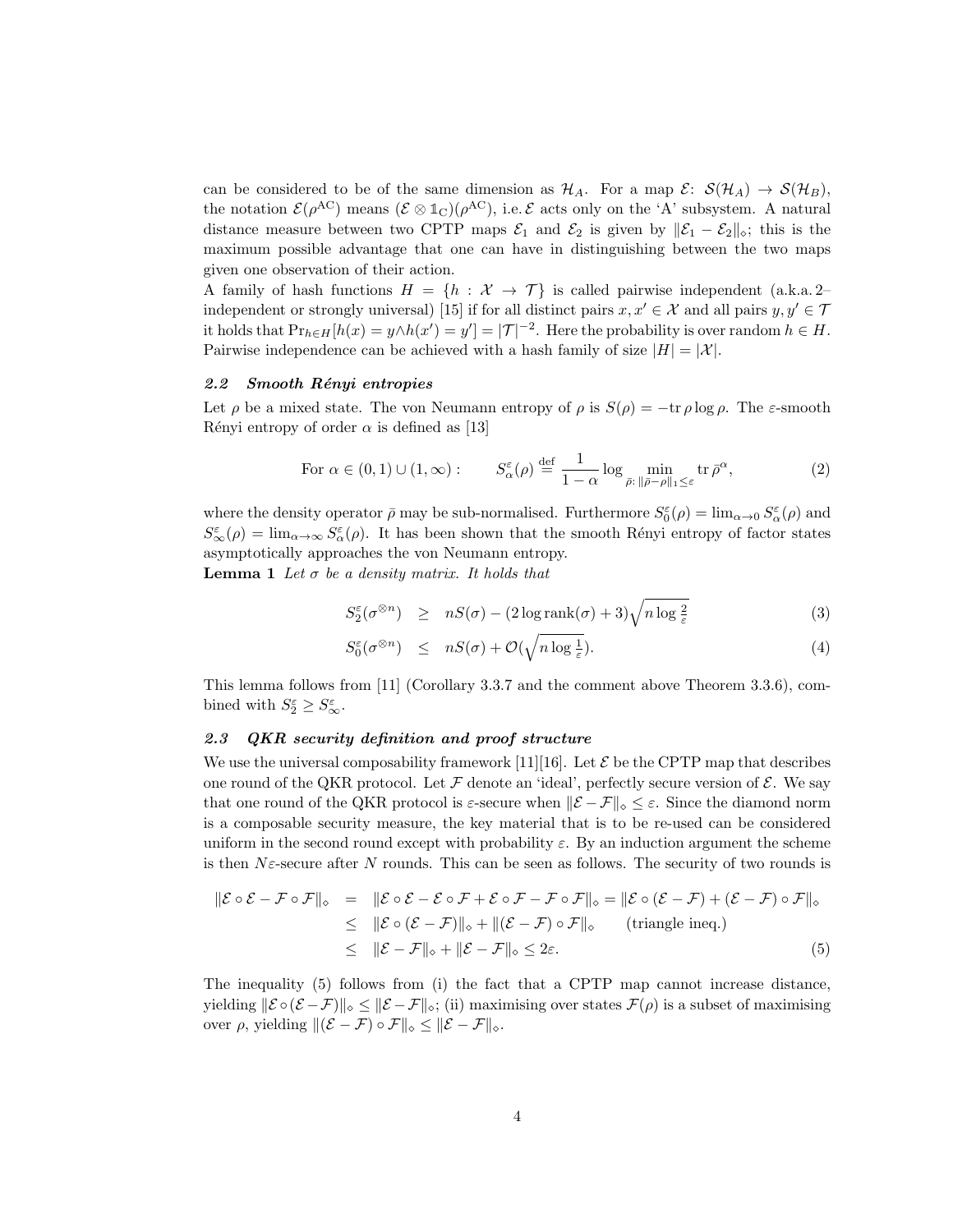- A QKR protocol has to satisfy two requirements:
- The encrypted message must be secure.
- If Alice and Bob don't detect disturbance on the quantum channel, it must be safe to re-use keys, even if Eve knows the plaintext.

A QKR security proof needs to demonstrate  $\|\mathcal{E} - \mathcal{F}\|_{\infty} \leq \varepsilon$  for two different definitions of "ideal  $\mathcal{F}$ ". In the case where Eve does not know the plaintext, the ideal mapping  $\mathcal F$  is constructed to mimic  $\mathcal E$  except that the message and the next-round keys are replaced by completely random variables. In the case of known plaintext, this replacement is done only for the next-round keys.

Some technical complications may arise in the security proof due to the imperfection of the MAC function used by Alice and Bob. An elegant way to avoid computational complications is to describe the classical channel as a channel that is perfectly authenticated (Eve only listens) except with probability  $\eta$ , where  $\eta$  is the failure probability of the MAC. If the protocol has security  $\varepsilon$  in case of a perfectly authenticated classical channel, then the real-life security is  $\varepsilon + \eta$ . For QKD this method was written out in detail in Appendix D of [16].

### 2.4 Post-selection

Attacks where Eve acts on individual qubits identically in all positions are called collective attacks. For protocols that are invariant under permutation of the input states, a postselection argument [10] can be used to show that  $\varepsilon$ -security against collective attacks implies ε'-security against general attacks, with  $\varepsilon' = \varepsilon (n+1)^{d^2-1}$ . Here d is the dimension of the combined Alice-Bob subsystem  $(d = 4$  for qubits).

A mapping  $\mathcal E$  is called permutation-symmetric if for all permutations  $\pi$  there exists a mapping  $\mathcal{K}_{\pi}$  such that  $\mathcal{E} \circ \pi = \mathcal{K}_{\pi} \circ \mathcal{E}$ . (Any protocol that starts with a random permutation p and afterwards applies no operation that depends on  $p$  is obviously permutation-symmetric. It has  $\mathcal{K}_{\pi} = \mathbb{1}$ .) In [10] the following result was proven for any permutation-symmetric protocol  $\mathcal{E}$  acting on  $\mathcal{S}(\mathcal{H}_{AB}^{\otimes n})$ ,

$$
\|\mathcal{E} - \mathcal{F}\|_{\diamond} \le (n+1)^{d^2-1} \max_{\sigma \in \mathcal{S}(\mathcal{H}_{ABE})} \left\| (\mathcal{E} - \mathcal{F})(\sigma^{\otimes n}) \right\|_{1}.
$$
 (6)

Practically this means it is possible to upgrade from security against collective attacks to security against general attacks by paying a modest price in terms of privacy amplification, namely changing the usual privacy amplification term  $2 \log \frac{1}{\varepsilon}$  to  $2 \log \frac{1}{\varepsilon} + 2(d^2 - 1) \log(n + 1)$ .

### 2.5 Encoding a classical bit in a qubit

We briefly review methods for embedding a classical bit  $g \in \{0,1\}$  into a qubit state. The standard basis is  $|0\rangle, |1\rangle$  with  $|0\rangle$  the positive *z*-direction on the Bloch sphere. The set of bases used is denoted as  $\mathcal{B}$ , and a basis choice as  $b \in \mathcal{B}$ . The encoding of bit value q in basis b is written as  $|\psi_{bg}\rangle$ . In BB84 encoding we write  $\mathcal{B} = \{0, 1\}$ , with  $|\psi_{00}\rangle = |0\rangle$ ,  $|\psi_{01}\rangle = |1\rangle$ ,  $|\psi_{10}\rangle = \frac{|0\rangle + |1\rangle}{\sqrt{2}}, |\psi_{11}\rangle = \frac{|0\rangle - |1\rangle}{\sqrt{2}}.$  In six-state encoding [17] the vectors are  $\pm x, \pm y, \pm z$  on the Bloch sphere. For 8-state encoding [2] we have  $\mathcal{B} = \{0, 1, 2, 3\}$  and the eight states are the

<sup>&</sup>lt;sup>a</sup>This follows from applying Theorem 1 in [10] to  $\mathcal{E} - \mathcal{F}$  and then using eq.(5) in [10].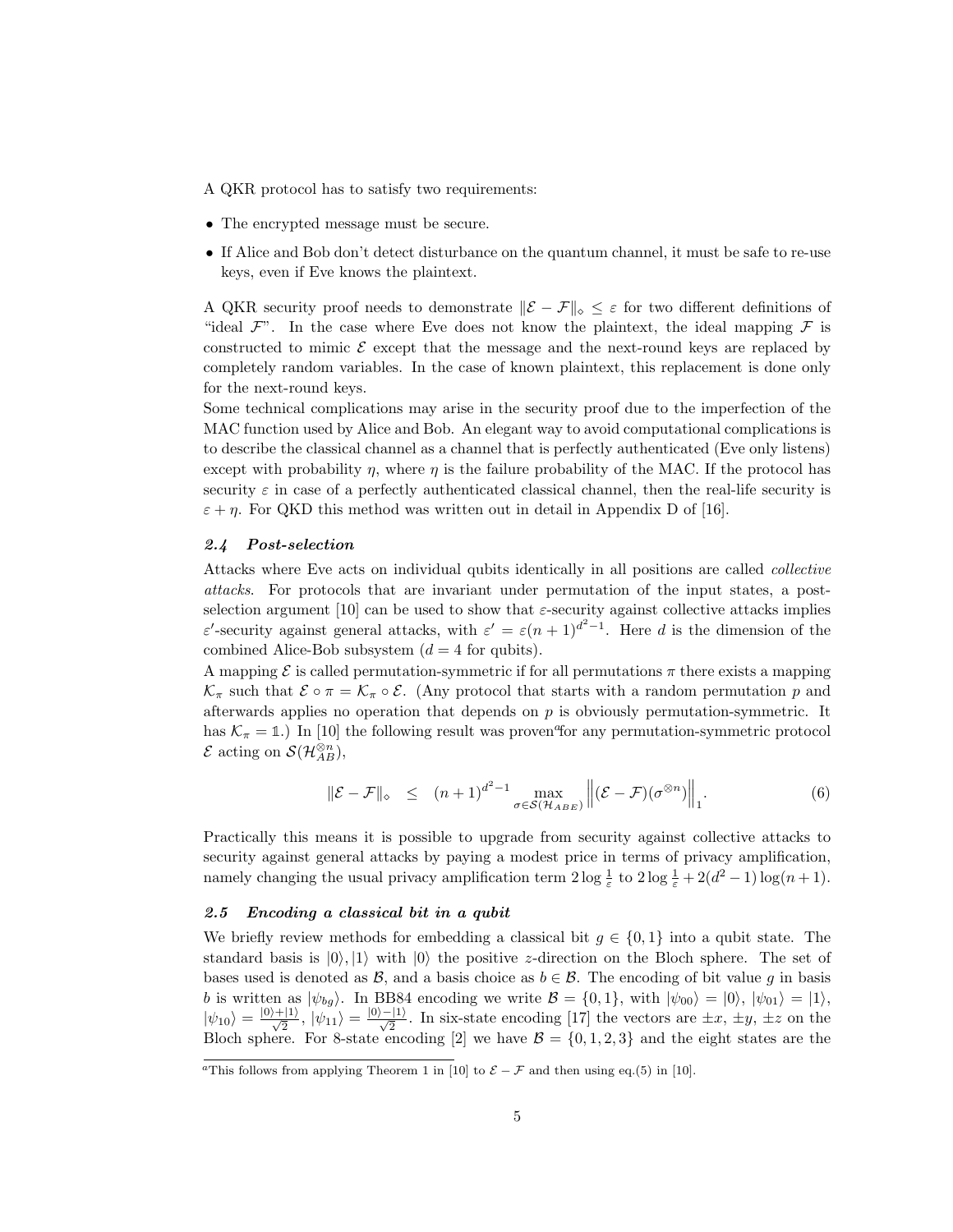corner points of a cube on the Bloch sphere. We write  $b = 2u + w$ , with  $u, w \in \{0, 1\}$ . The states are

$$
|\psi_{uwg}\rangle = (-1)^{gu} \left[ (-\sqrt{i})^g \cos \frac{\alpha}{2} |g \oplus w\rangle + (-1)^u (\sqrt{i})^{1-g} \sin \frac{\alpha}{2} |g \oplus w\rangle \right]. \tag{7}
$$

The angle  $\alpha$  is defined as  $\cos \alpha = 1/\sqrt{3}$ . For given g, the four states  $|\psi_{u w g}\rangle$  are the Quantum One-Time Pad (QOTP) encryptions [18, 19, 20] of  $|\psi_{00q}\rangle$ . The 'plaintext' states  $|\psi_{000}\rangle$ ,  $|\psi_{001}\rangle$ correspond to the vectors  $\pm (1, 1, 1)/\sqrt{3}$  on the Bloch sphere.

### 2.6 Eve's auxiliary state

Consider Eve preparing noisy EPR pairs for Alice and Bob. Let one noisy singlet state be denoted as  $\sigma^{AB}$ . Eve holds the purifying 'auxiliary' state  $\sigma^{E} = \text{tr}_{AB} |\Psi^{ABE}\rangle \langle \Psi^{ABE}|$ . One of the results of [9] was an expression for Eve's auxiliary state after the symmetrisation technique of [11] is applied to  $\sigma^{AB}$ . The pure state is  $|\Psi^{ABE}\rangle = \sqrt{1-\frac{3}{2}\gamma}|\Psi^-\rangle \otimes |m_0\rangle +$  $\sqrt{\frac{\gamma}{2}}(-|\Phi^-\rangle\otimes|m_1\rangle+i|\Psi^+\rangle\otimes|m_2\rangle+|\Phi^+\rangle\otimes|m_3\rangle)$ , where  $\Psi^{\pm},\Phi^{\pm}$  are the Bell basis states in the AB subsystem, and  $|m_i\rangle$  is an orthonormal basis in Eve's four-dimensional ancilla space. The single remaining degree of freedom  $\gamma$  is the bit error probability caused by Eve.<sup>b</sup> Let  $\mathbf{v} = (v_1, v_2, v_3)$  be a 3-component vector on the Bloch sphere. Let  $|\mathbf{v} \cdot \mathbf{m}\rangle$  be shorthand notation for  $v_1|m_1\rangle + v_2|m_2\rangle + v_3|m_3\rangle$ . Alice and Bob do a measurement in the v-basis, such that  $|v\rangle$  stands for '0' and  $|-v\rangle$  for '1'. Let  $x \in \{0,1\}$  be the bit value that Alice measures, and  $y \in \{0,1\}$  Bob's bit value. (In the noiseless case we have  $y = \bar{x}$  because of the anticorrelation in the singlet state.) After these measurements have taken place, Eve's auxiliary system is in state  $\sigma_{xy}^{\mathbf{v}},$  given by

$$
\sigma_{xy}^{\mathbf{v}} \stackrel{\text{def}}{=} |E_{xy}^{\mathbf{v}}\rangle\langle E_{xy}^{\mathbf{v}}|,\tag{8}
$$

$$
|E_{01}^{v}\rangle = \frac{1}{\sqrt{1-\gamma}} \left[ \sqrt{1-\frac{3}{2}\gamma}|m_{0}\rangle + \sqrt{\frac{\gamma}{2}}|\mathbf{v} \cdot \mathbf{m}\rangle \right]
$$
  
\n
$$
|E_{10}^{v}\rangle = \frac{1}{\sqrt{1-\gamma}} \left[ \sqrt{1-\frac{3}{2}\gamma}|m_{0}\rangle - \sqrt{\frac{\gamma}{2}}|\mathbf{v} \cdot \mathbf{m}\rangle \right]
$$
  
\n
$$
|E_{00}^{v}\rangle = \frac{1}{\sqrt{2(1-v_{3}^{2})}} \left[ (-v_{1}v_{3} - iv_{2})|m_{1}\rangle + (-v_{2}v_{3} + iv_{1})|m_{2}\rangle + (1-v_{3}^{2})|m_{3}\rangle \right]
$$
  
\n
$$
|E_{11}^{v}\rangle = \frac{1}{\sqrt{2(1-v_{3}^{2})}} \left[ (-v_{1}v_{3} + iv_{2})|m_{1}\rangle + (-v_{2}v_{3} - iv_{1})|m_{2}\rangle + (1-v_{3}^{2})|m_{3}\rangle \right].
$$
  
\n(9)

The E-vectors are not all orthogonal. We have  $\langle E_{01}^{\mathbf{v}} | E_{10}^{\mathbf{v}} \rangle = \frac{1-2\gamma}{1-\gamma}$ . (The rest of the inner products are zero.) It holds that  $\left|\frac{-v_1v_3-iv_2}{\sqrt{1-v_3^2}}\right|^2 = 1-v_1^2$  and  $\left|\frac{-v_2v_3+iv_1}{\sqrt{1-v_3^2}}\right|^2 = 1-v_2^2$ . We have  $|E_{10}^{v}\rangle = |E_{01}^{-v}\rangle$  and  $|E_{11}^{v}\rangle = |E_{00}^{-v}\rangle$ . The state  $|E_{00}^{v}\rangle$  looks complicated, but the projector is given by the more simple expression  $|E_{00}^{v}\rangle\langle E_{00}^{v}| = \frac{1}{2}\sum_{j=1}^{3}|m_{j}\rangle\langle m_{j}| - \frac{1}{2}|\mathbf{v}\cdot\mathbf{m}\rangle\langle\mathbf{v}\cdot\mathbf{m}| +$  $\frac{i}{2} \sum_{jkp=1}^{3} \varepsilon_{jkp} v_j |m_k\rangle\langle m_p|$ , where  $\varepsilon_{jkp}$  stands for the antisymmetric Levi-Civita symbol. For a given basis set  $\mathcal{B}$  and  $b \in \mathcal{B}$  we will write  $\sigma_{xy}^b$  instead of  $\sigma_{xy}^v$ , as the vector  $v$  is implicitly

 $b<sup>b</sup>$ In the case of 4-state encoding an extra ingredient is needed to arrive at this expression: the use of test states so as to probe more than a circle on the Bloch sphere. Otherwise Eve has more degrees of freedom [12].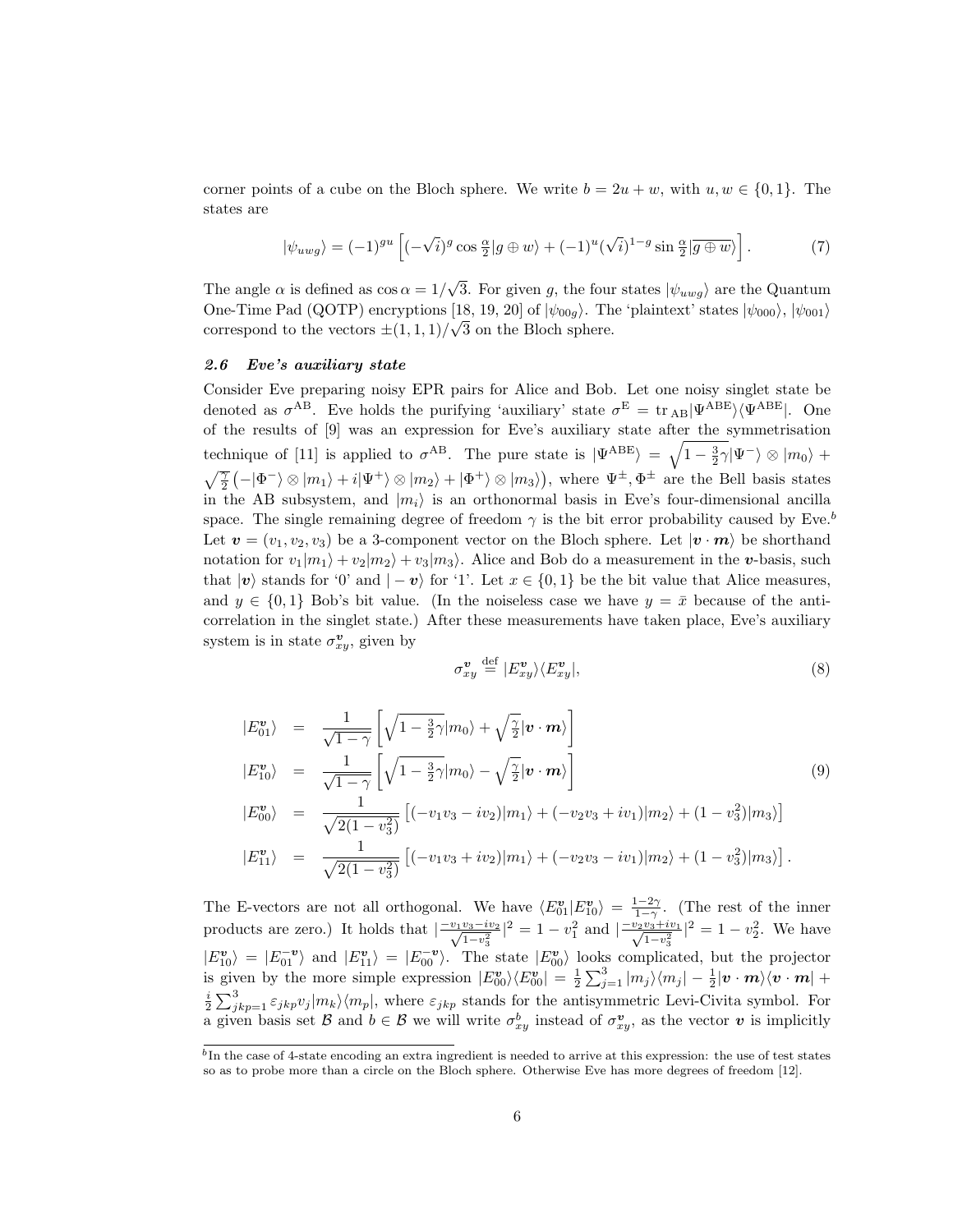defined by the pair  $(\mathcal{B}, b)$ . The following useful identity holds,

$$
\mathbb{E}_{xy}\sigma_{xy}^b = (1 - \frac{3}{2}\gamma)|m_0\rangle\langle m_0| + \frac{\gamma}{2}\sum_{j=1}^3 |m_j\rangle\langle m_j|.
$$
 (10)

#### 3 Motivation

It is possible to add noise tolerance to the construction of Fehr and Salvail [1], but this leads to a result that is unsatisfactory in two respects. (i) For 4-state and 6-state encoding the scheme has a low rate. Even at zero noise the rate is below 1. (ii) For 8-state encoding it is known  $[9]$  that the zero-noise rate should be 1, but the proof technique of  $[1]$  does not show it. We explain this below.

A straightforward way of adding more noise tolerance to the construction of Fehr and Salvail [1] is as follows. Alice sends to Bob an encrypted syndrome. The encryption is done with a one-time pad, i.e. a certain amount of existing key material has to be spent. Let the number of qubits be n; the length of the secret after privacy amplification is  $\ell$ ; the tolerated bit error rate is  $\beta$ . The proof technique in [1] is based on an entanglement monogamy game [21]. It yields a trace distance  $\sqrt{2^{\ell}p_{\text{win}}}$  between ideality and reality, where  $p_{\text{win}}$  is the winning probability,  $p_{\text{win}} \leq \mu^n 2^{nh(\beta)}$  (asymptotically), where  $\mu = \frac{1}{|\mathcal{B}|} + \frac{|\mathcal{B}|-1}{|\mathcal{B}|} \sqrt{\max_{bb' \in \mathcal{B}: b' \neq b} \max_{x,x'} ||F_x^b F_{x'}^{b'}||_{\infty}}$ . Here  $F_x^b$  is the projection operator that corresponds to data bit  $x \in \{0,1\}$  in the basis b. The value of  $\mu$  is given by  $\mu_4 = \frac{1}{2} + \frac{1}{2}\sqrt{\frac{1}{2}} \approx 0.85$ ,  $\mu_6 = \frac{1}{3} + \frac{2}{3}\sqrt{\frac{1}{2}} \approx 0.80$ ,  $\mu_8 = \frac{1}{4} + \frac{3}{4}\sqrt{\frac{2}{3}} \approx 0.86$  for 4-state, 6-state and 8-state encoding respectively.<sup>c</sup>Given that an amount  $nh(\beta)$  of key material has to be spent, the asymptotic QKR rate  $\frac{\ell-\text{expenditure}}{n}$  is upper bounded by  $1-\log(2\mu)-2h(\beta)$ . This bound on the rate is unfavourable for the 8-state case, even though it is known that QKR with 8-state encoding has good properties [9], e.g. no leakage of the qubit payload at zero noise. Our aim is to obtain a tighter bound on the rate, for all encoding schemes.

## 4 Protocol

## 4.1 Our adapted QKR protocol

In this paper we consider the QKR scheme  $#2$  proposed in [2], which is a slightly modified version of the QEMC<sup>∗</sup> scheme of Fehr and Salvail [1]. We introduce several changes:

- Some key refreshment of the basis key occurs even in case of an Accept.
- We derive the one time pad not only from the qubits' payload but also from the basis key. It turns out that with this construction it becomes evident that rate 1 (at zero noise) can be achieved not only using 8-state encoding but also using 6-state encoding.
- For technical reasons we combine the privacy amplification and the key refreshment into a single hashing operation. This simplifies the security proof.
- Part of the message is used to communicate keys for the next round. Consequently the scheme does not consume existing key material.

<sup>&</sup>lt;sup>c</sup>We mention that the  $p_{\text{win}}$  obtained numerically with Semidefinite Programming is the same for 6-state and 8-state.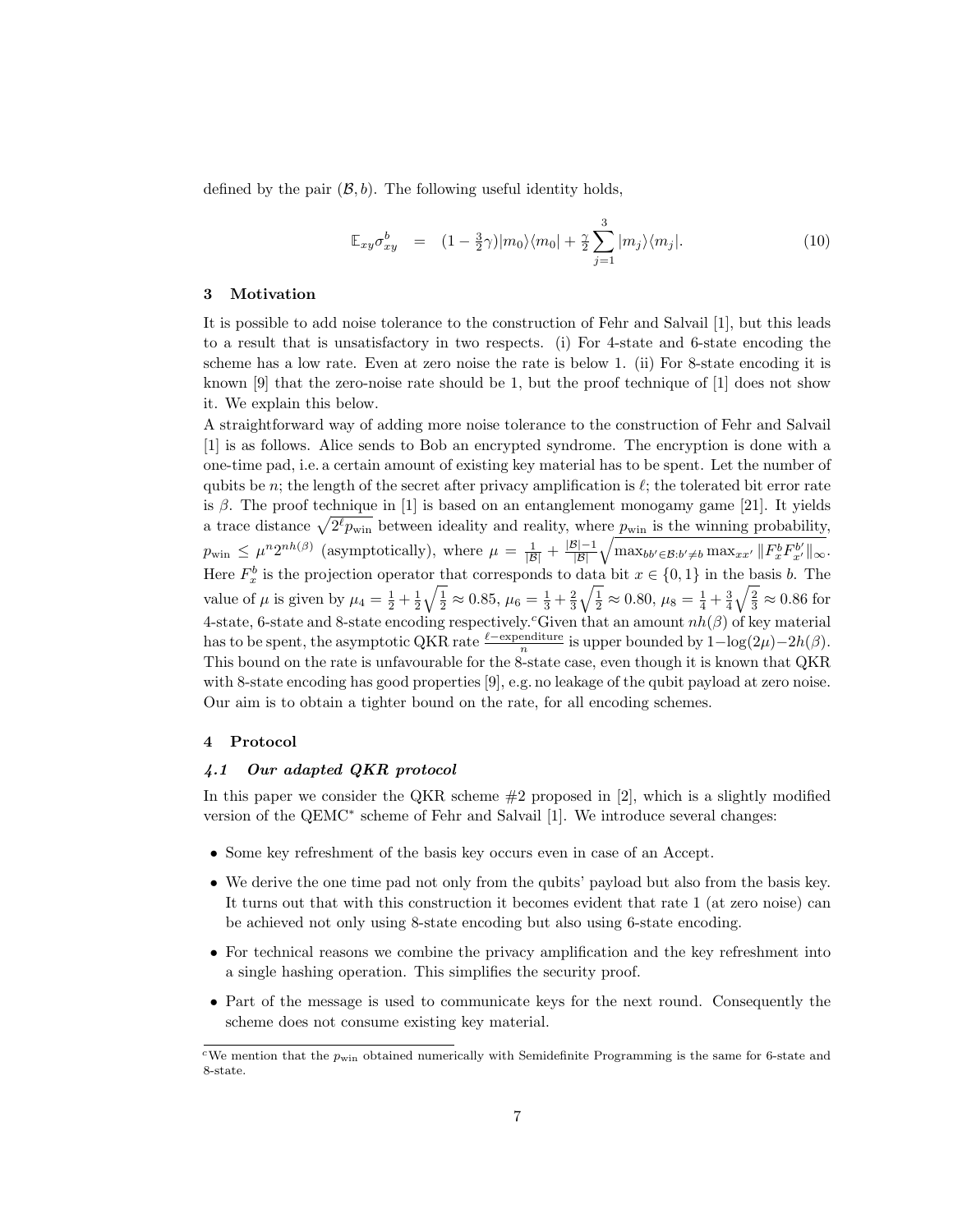The key material shared between Alice and Bob consists of several parts: a basis sequence  $b \in \mathcal{B}^n$ , two MAC keys  $k_{\text{MAC}}^1, k_{\text{MAC}}^2 \in \{0, 1\}^{\lambda}$ , an extractor key<sup>d</sup>u  $\in \mathcal{U}$ , and a classical OTP  $k_{syn} \in \{0,1\}^a$  for protecting the syndrome. The plaintext is  $m_{bare} \in \{0,1\}^{\ell'}$ , with  $\ell' \stackrel{\text{def}}{=} \ell - 2\lambda - a.$ 

Alice and Bob have agreed on a pairwise independent hash function  $\text{Ext}: \mathcal{U} \times \{0,1\}^n \times \mathcal{B}^n \to$  $\{0,1\}^{\ell} \times \mathcal{B}^n$ , a MAC function  $\Gamma: \{0,1\}^{\lambda} \times \{0,1\}^{n+\ell+a} \to \{0,1\}^{\lambda}$ , and a linear error-correcting code with syndrome function  $\text{Syn}: \{0,1\}^n \to \{0,1\}^a$  and decoder  $\text{SynDec}: \{0,1\}^a \to \{0,1\}^n$ . For efficiency reasons we take a one-time MAC function whose key size does not exceed the tag size. $^e$ 

The basis set  $\beta$  and the functions Ext, Γ, Syn, SynDec are publicly known.

## Encryption

Alice performs the following steps. Generate random  $x \in \{0,1\}^n, k \in \{0,1\}^{2\lambda+a}$ . Concatenate  $m = m_{\text{bare}} || k$  to form augmented message  $m \in \{0, 1\}^{\ell}$ . Compute  $s = k_{\text{syn}} \oplus \text{Syn}(x)$  and  $z||b' =$ Ext $(u, x||b)$ . Compute the ciphertext  $c = m \oplus z$  and authentication tag  $\tau = \Gamma(k_{\text{MAC}}, x||c||s)$ . Prepare the quantum state  $|\Psi\rangle = \bigotimes_{i=1}^{n} |\psi_{b_ix_i}\rangle$  according to Section 2.5. Send  $|\Psi\rangle$ , s, c,  $\tau$  to Bob.

## Decryption

Bob receives  $|\Psi'\rangle$ , s', c',  $\tau'$ . He performs the following steps. Measure  $|\Psi'\rangle$  in the b-basis. This yields  $x' \in \{0,1\}^n$ . Recover  $\hat{x} = x' \oplus \text{SynDec}(k_{syn} \oplus s' \oplus \text{Syn } x')$ . Compute  $\hat{z} || \hat{b}' = \text{Ext}(u, \hat{x} || b)$ and  $\hat{m} = c' \oplus \hat{z}$ . Accept only if  $\tau' = \Gamma(k_{\text{MAC}}, \hat{x} || c' || s')$  holds and the syndrome decoding was successful. Communicate Accept/Reject to Alice (publicly but with authentication using  $k_{\text{MAC}}^2$ ). In case of Accept parse  $\hat{m}$  as  $\hat{m}_{\text{bare}}||\hat{k}$ .

### Key update

Alice and Bob perform the following updates for the next round.

- In case of Reject: Take completely new keys  $k_{\text{MAC}}^1, k_{\text{MAC}}^2, k_{\text{syn}}^2, b, u$ .
- In case of Accept: Set  $b \leftarrow b'$ ,  $(k_{\text{MAC}}^1 || k_{\text{MAC}}^2 || k_{\text{syn}}) \leftarrow k$ . The key u is re-used.

The protocol uses up  $2\lambda + a$  bits of key material (the two MAC keys and  $k_{syn}$ ) but also delivers the same amount in the augmented message  $m$ ; hence the net effect in case of Accept is that Alice and Bob expend no key material. The value of the parameter  $a$  (size of the syndrome) depends on the noise level and on the choice of error-correcting code. See Section 5.5 for a discussion of the balance between message length and syndrome length.

## 4.2 EPR version of the protocol

We work with the EPR version of the protocol (Fig. 1). The protocol steps are practically the same as in Section 4.1. The only difference is that Alice does not prepare the state  $|\Psi\rangle$ ; instead Alice performs a measurement in the b-basis on one half of an EPR pair, resulting in a state  $|\Psi\rangle$  with random payload x. This EPR pair does not have to be produced by Alice herself but can come from an outside source. Most generally this is described by an attacker Eve creating an 8-dimensional quantum state  $\rho^{ABE}$  and sending 2-dimensional subspaces to

 ${}^{d}$ The extractor key was not mentioned explicitly in [2].

 $e$ Alternatively, it is an arbitrary information-theoretically secure MAC and the MAC key is re-used indefinitely; but then the tag has to be one-time padded and the pad has to be refreshed in every round. This construction leads to the same amount of key expenditure and involves a few more operations.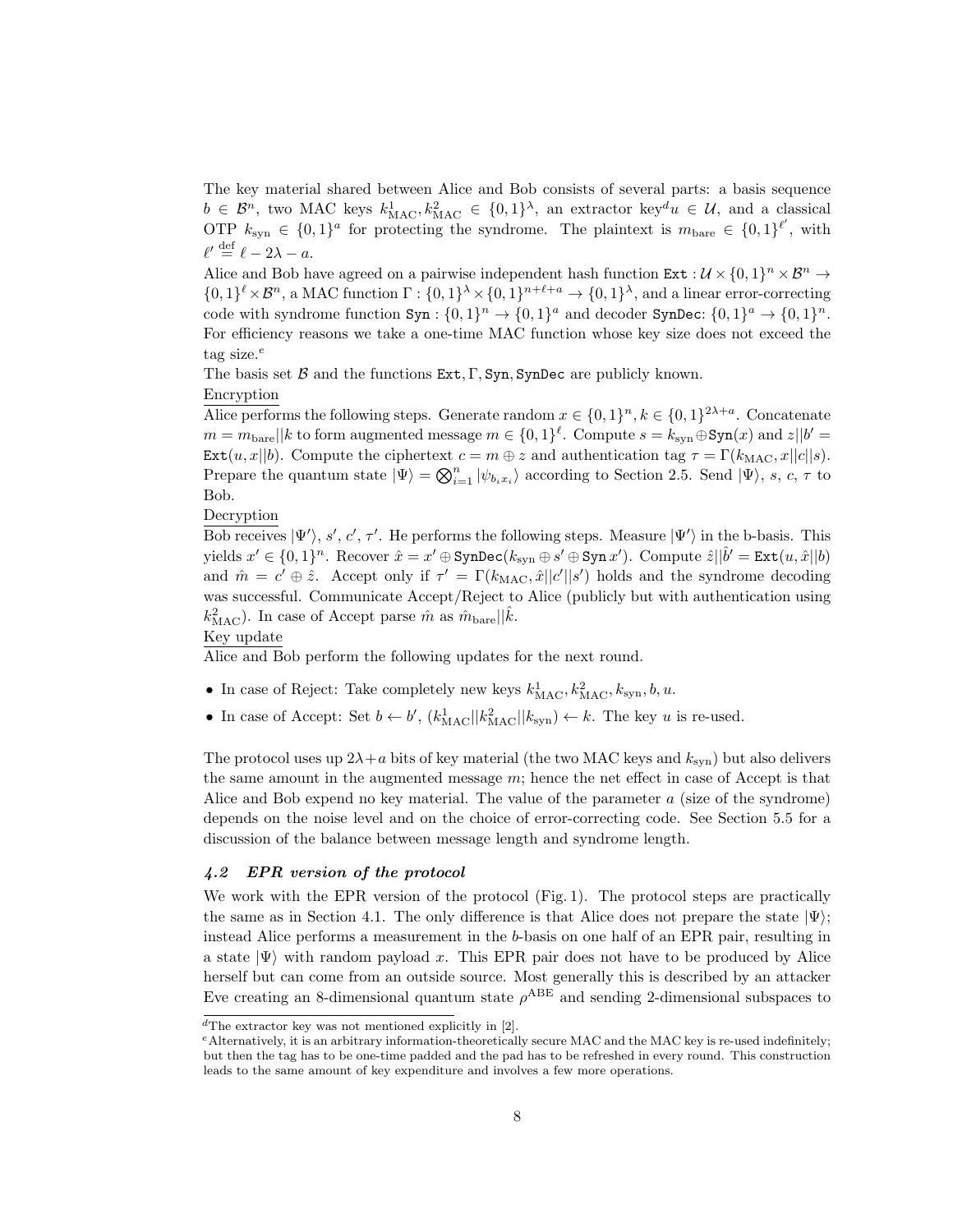both Alice and Bob. If Eve is to have any hope of being undetected the  $\rho^{AB}$  subsystem should be close to an EPR state. D. Leermakers and B. Skori´c ˇ 9



Fig. 1. EPR version of the QKR protocol. The EPR pairs are in the singlet state.

## 4.3 Invariances

We argue that our QKR protocol is statistically equivalent to a protocol that additionally does the same and same amount in the augmented message message message message message message message of  $\frac{1}{2}$ a random permutation of the input EPR particles. The argument is as follows. In the original  $\sum_{n=1}^{\infty}$ prepare-and-measure protocol of Section 4.1 the basis sequence B and the payload X are uniform; therefore it does not matter if Alice performs a random permutation  $b \mapsto \pi(b), x \mapsto$ in a uniform basis. The above action is identical to keeping  $b, x$  untouched but permuting the qubits: Alice applies  $\pi$ , and Bob  $\pi^{-1}$ . In the EPR version Alice and Bob both apply the same permutation, i.e. the EPR pairs get permuted.  $\pi(x)$  (and Bob the corresponding permutation). The effect is still a uniform payload encoded same permutation, i.e. the EPR pairs get permuted.

In a similar fashion, we argue that the EPR protocol is statistically equivalent to a protocol where Alice and Bob first apply the random-Pauli transform as introduced by  $[11]$  in every qubit position. The argument is analogous to the one in [11]. Before measuring their *i*'th qubit in basis  $b_i$  Alice and Bob both apply the same random Pauli operation  $A_i \stackrel{\$}{\leftarrow} \{1, \sigma_x, \sigma_y, \sigma_z\}$ and then forget  $A_i$ . The effect on each mixed EPR state is  $\rho^{AB} \mapsto \frac{1}{4} \sum_{\alpha} (\sigma_{\alpha} \otimes \sigma_{\alpha}) \rho^{AB} (\sigma_{\alpha} \otimes \sigma_{\alpha})$ , which gives a huge simplification and allows one to use a single-parameter description of noisy EPR states as in Section 2.6. Applying a uniformly chosen Pauli operation on a qubit state. and then measuring in basis  $b_i$  has exactly the same effect as keeping the qubit unmodified and measuring in a uniformly transformed basis. But as  $b$  was completely random, this is

 ${}^f$ Here the randomness is public but cannot be affected by Eve.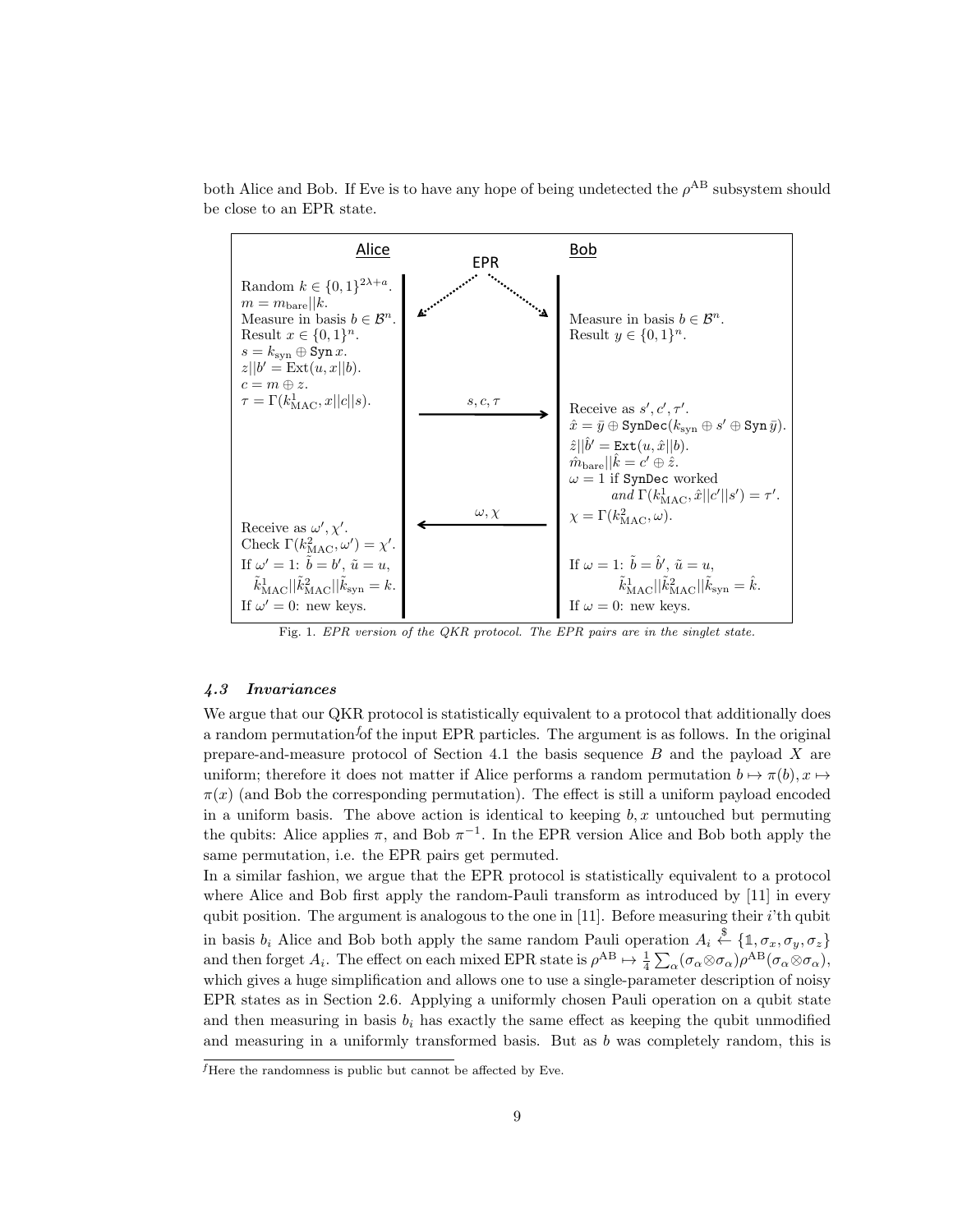statistically equivalent to doing no transform at all.

By this line of reasoning we have a sequence of equivalences  $\mathcal{E} \equiv \mathcal{E}^{\text{EPR}} \equiv \mathcal{E}^{\text{EPR}}_{\pi\Sigma} \equiv \mathcal{E}^{\text{EPR}}_{\pi\Sigma}$ showing that the original prepare-and-measure protocol  $\mathcal E$  behaves statistically the same as the EPR version with random permutation  $({\pi})$  and noise symmetrisation (random Pauli transformations, 'Σ'). We will give a security proof for  $\mathcal{E}_{\pi\Sigma}^{\text{EPR}}$ . Security of  $\mathcal{E}_{\pi\Sigma}^{\text{EPR}}$  implies security of  $\mathcal{E}$ .

### 5 Security proof

## 5.1 Attacker model and proof steps

The attacker model is the one used in most works on QKD. Eve is able to manipulate the classical channel and the quantum channel between Alice and Bob in any way. Eve has no access to the private computations taking place in Alice and Bob's devices. Eve has unbounded (quantum) computation power and unbounded quantum memory.

The security proof consists of the following steps. We specify the CPTP map  $\mathcal{E}_{\pi\Sigma}^{\text{EPR}}$  and the idealised version  $\mathcal{F}$ , both for the known plaintext and unknown plaintext case. Then we invoke Post-selection and noise symmetrisation. This means we can start from (6), and for the single-position noisy EPR states  $\sigma$  use the symmetrised states as described in Section 2.6, i.e. parametrised only by the bit error probability  $\gamma$ . We derive an upper bound on the trace norm appearing in (6). We do this for the limit  $n \to \infty$  (Theorem 1) as well as nonasymptotically (Theorem 2). For the asymptotic result we follow proof steps as in [13, 14]. Smoothing is introduced, after which the trace distance is upperbounded in a number of steps. First the average over the hashing key  $u$  is pulled into the square root using Jensen's inequality; then the properties of pairwise independent hashes are used to evaluate the average over  $u$ ; then the trace is pulled into the square root as well; this results in an expression that can be written in terms of smooth Rényi entropies  $S_0^{\varepsilon}$  and  $S_2^{\varepsilon}$ . Finally Lemma 1 is invoked to make the transition from smooth Rényi entropies to non-smooth von Neumann entropies, which are then easily evaluated.

The proof of the non-asymptotic result follows similar steps up to and including the average over  $u$ , but does not make use of smoothing. The operator square root is evaluated explicitly, which is feasible because of the diagonal form of the operator. No use is made of entropies. We always model Eve's ability to interfere on the classical channel as a failure probability

# 5.2 The CPTP maps

 $2^{-\lambda}$  on a channel without any interference.

The action of one QKR round on the *n* noisy EPR states is denoted as  $\mathcal{E}_{\pi\Sigma}^{\text{EPR}}$ . The output consists of Eve's auxiliary states as well as all the classical variables shown in Fig. 1, some of which are observed by Eve. The  $\mathcal{E}_{\pi\Sigma}^{\text{EPR}}$  comprises initialisation  $\mathcal{I}$ , measurement  $\mathcal{M}$  and post-processing P,

$$
\mathcal{E}_{\pi\Sigma}^{\text{EPR}} = \mathcal{P} \circ \mathcal{M} \circ \mathcal{I} \circ \Sigma \circ \pi.
$$
 (11)

In the initialisation step the message and all the keys are fetched and put in working memory. Mathematically this action can be written as tensoring the ABE state  $\sigma^{\otimes n}$  with a fully mixed state of the form  $\mathbb{E}_{\text{keys}}|\text{keys}\rangle$  (keys).

The measurement  $M$  reads out the state of the basis key register b and then performs a measurement in this basis, resulting in values  $x, y$  held by Alice and Bob respectively. Let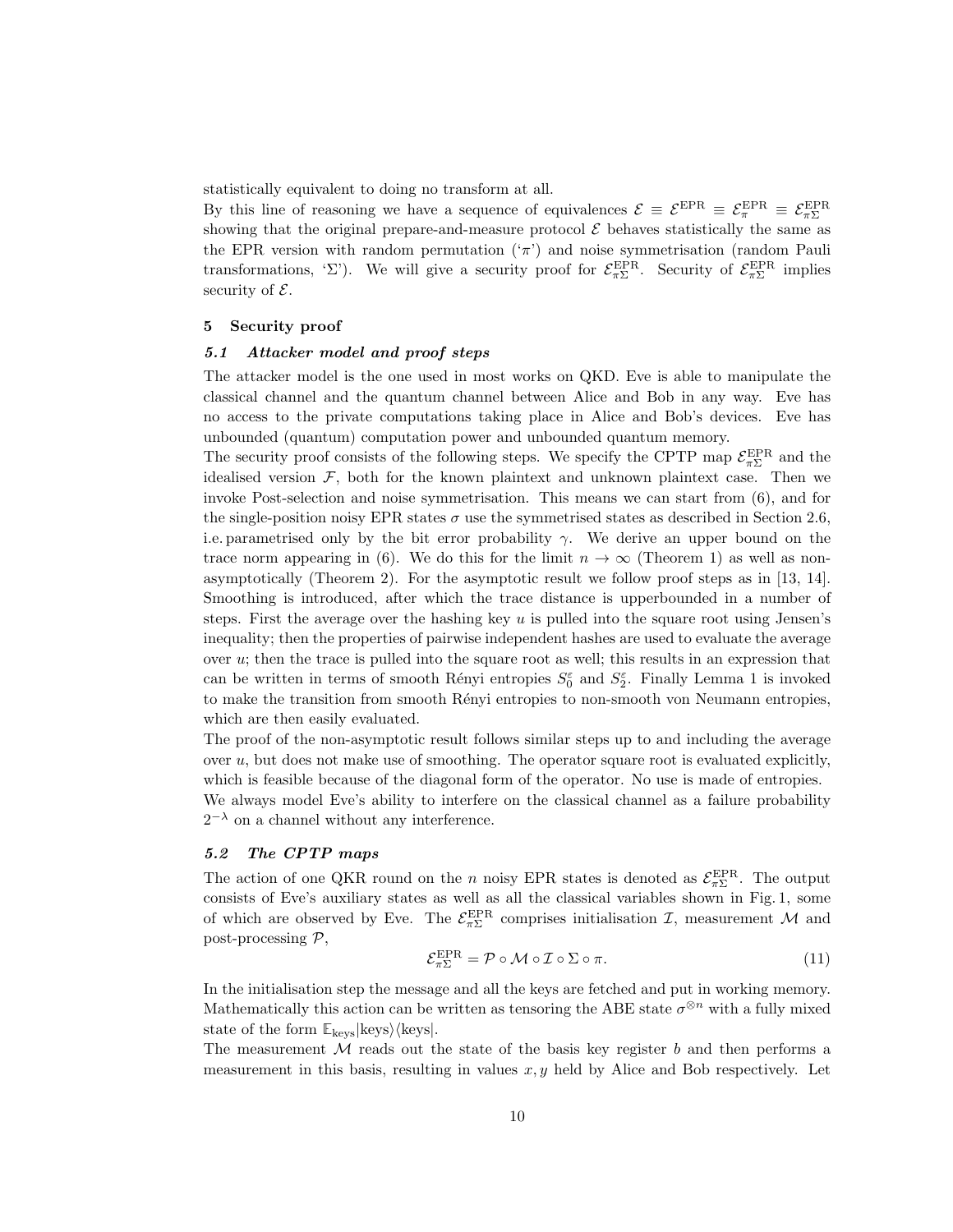$\sigma \in \mathcal{S}(\mathcal{H}_{\text{ABE}})$  (for a single position  $i \in \{1,\ldots,n\}$ ) be of the form  $|\Psi^{\text{ABE}}\rangle\langle\Psi^{\text{ABE}}|$  as specified in Section 2.6. Then the action of  $\mathcal M$  is

$$
\mathcal{M}\left(\mathbb{E}_b|b\rangle\langle b| \otimes \sigma^{\otimes n}\right) = \mathbb{E}_b\mathbb{E}_{xy}|bxy\rangle\langle bxy| \otimes \rho_{bxy}^E,
$$
  

$$
\rho_{bxy}^E \stackrel{\text{def}}{=} \bigotimes_{i=1}^n \sigma_{x_iy_i}^{b_i},
$$
 (12)

where Eve's auxiliary states  $\sigma_{x_iy_i}^{b_i}$  are as defined by (8) with v equal to the appropriate basis vector corresponding to  $b_i$ . The notation  $\mathbb{E}_{xy}(\cdot)$  stands for  $\sum_x 2^{-n} \sum_y p_{y|x}(\cdot)$ , with  $p_{y|x} = \gamma^{|x \oplus \bar{y}|} (1 - \gamma)^{|x \oplus y|}.$ 

The post-processing  $P$  generates all the remaining classical variables occurring in Fig. 1. We distinguish between output variables and internal variables. The list of output variables comprises the keys for the next round  $(\tilde{u}, \tilde{b}, k)$  and the transcript s, c,  $\tau$ ,  $\omega$ ,  $\chi$  visible to Eve. We also include  $m<sub>bare</sub>$  in the output list. The internal variables are traced over in the computation of the output.

We will ignore the authentication tags  $\tau$  and  $\chi$  since we handle the possibility of each MAC failure by adding  $2^{-\lambda}$  to the trace distance. We set  $s' = s$ ,  $c' = c$ ,  $\omega' = \omega$  for the same reason. We introduce an indicator variable  $\theta_{xy} \in \{0,1\}$  which indicates whether error correction succeeds,

$$
\theta_{xy} \stackrel{\text{def}}{=} \begin{cases} 1 & \text{if Hamm}(x \oplus \bar{y}) \le t \\ 0 & \text{otherwise} \end{cases}, \tag{13}
$$

and automatically set the value of the Accept/Reject bit to  $\omega = \theta_{xy}$ . When  $\omega = 1$  each 'hatted' variable equals the variable without hat.

Formally, the above tweaks define a CPTP map  $\mathcal{E}_{\pi \Sigma \text{Auth}}^{\text{EPR}}$  that uses a perfectly authenticated classical channel. This map is close to  $\mathcal{E}_{\pi\Sigma}^{\text{EPR}},$ 

$$
\|\mathcal{E}_{\pi \Sigma \text{Auth}}^{\text{EPR}} - \mathcal{E}_{\pi \Sigma}^{\text{EPR}}\|_{\diamond} \leq 2 \cdot 2^{-\lambda}.\tag{14}
$$

By the triangle inequality we have

$$
\|\mathcal{E}_{\pi\Sigma}^{\text{EPR}} - \mathcal{F}\|_{\diamond} \le 2 \cdot 2^{-\lambda} + \|\mathcal{E}_{\pi\Sigma\text{Auth}}^{\text{EPR}} - \mathcal{F}\|_{\diamond}.
$$
 (15)

For didactic purposes we write down the intermediate state including internal variables and then trace them out. We have

$$
\rho^{XYUBZB'K_{syn}} \overbrace{\tilde{B}U\tilde{W}SC\Omega E}^{\text{output}}
$$
\n
$$
= \mathbb{E}_{xyubk_{syn}} \sum_{zb's} |xyubzb'k_{syn}\rangle \langle xyubzb'k_{syn}| \otimes \mathbb{E}_m \sum_{\tilde{b}\tilde{u}c\omega} |\tilde{b}\tilde{u}msc\omega\rangle \langle \tilde{b}\tilde{u}msc\omega| \otimes \rho_{bxy}^E
$$
\n
$$
\delta_{s,k_{syn}\oplus\text{Syn}} x \delta_{z||b',\text{Ext}(u,x||b)} \delta_{c,m\oplus z} \left\{ \omega\theta_{xy}\delta_{\tilde{u}u}\delta_{\tilde{b}v} + \bar{\omega}\overline{\theta_{xy}} \frac{1}{|B||U|} \right\}. \tag{16}
$$

Here the expectations over  $u, b, k_{syn}$  are uniform. The  $\mathbb{E}_m$  is not necessarily uniform because m contains the plaintext message  $m<sub>bare</sub>$ . The protocol output is given by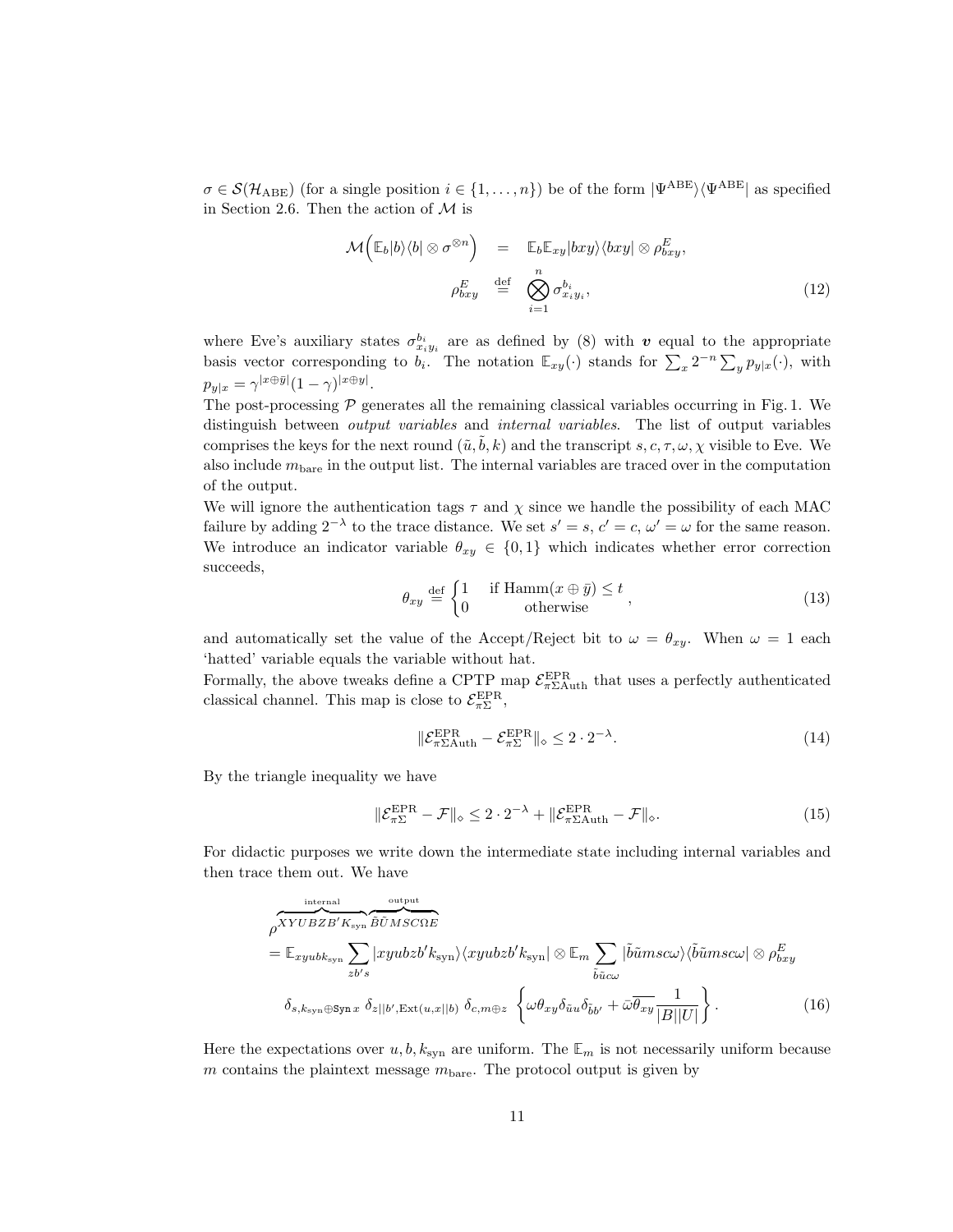$\mathcal{E}_{\pi \Sigma \text{Aut} \text{h}}^{\text{EPR}}(\sigma^{\otimes n}) = \text{tr}_{XYUBZB'K_{syn}} \rho^{XYUBZB'K_{syn}\tilde{B}\tilde{U}MSC\Omega E} = \rho^{\tilde{B}\tilde{U}MSC\Omega E}.$ 

$$
\rho^{\tilde{B}\tilde{U}MSC\Omega E} = \mathbb{E}_{\tilde{b}\tilde{u}ms} \sum_{c\omega} 2^{-\ell} |\tilde{b}\tilde{u}msc\omega\rangle \langle \tilde{b}\tilde{u}msc\omega| \otimes [\omega \rho_{\tilde{b}\tilde{u}mc,[\omega=1]}^{E} + \bar{\omega} \rho_{\tilde{b}\tilde{u}mc,[\omega=0]}^{E} ] \tag{17}
$$

$$
\rho_{\tilde{b}\tilde{u}mc,[\omega=1]}^{E} = \mathbb{E}_{xy}\theta_{xy}2^{\ell}\sum_{b}\delta_{(m\oplus c)||\tilde{b}, \text{Ext}(\tilde{u},x||b)}\rho_{bxy}^{E}
$$
\n(18)

$$
\rho_{\tilde{b}\tilde{u}mc,[\omega=0]}^{E} = \mathbb{E}_{xy}\overline{\theta_{xy}}\mathbb{E}_{b}\rho_{bxy}^{E}.
$$
\n(19)

Note that  $S$  is completely decoupled from the rest, since it is a one-time-pad encryption.

Next we describe the action of the ideal protocol  $\mathcal{F}'$  in the case of unknown plaintext. We write  $\mathcal{F}' = \mathcal{R}' \circ \mathcal{E}_{\pi\Sigma}^{\text{EPR}}$ , where  $\mathcal{R}'$  replaces  $\tilde{b} \tilde{u} m$  with random<sup>g</sup>values that have no coupling to Eve's state,

$$
\mathcal{F}'(\sigma^{\otimes n}) = \mathcal{R}'(\rho^{\tilde{B}\tilde{U}MSC\Omega E}) = \mathbb{E}_{\tilde{b}\tilde{u}m} |\tilde{b}\tilde{u}m\rangle \langle \tilde{b}\tilde{u}m| \otimes \rho^{SC\Omega E}.
$$
 (20)

In the case of known plaintext we write  $\mathcal{F} = \mathcal{R} \circ \mathcal{E}_{\pi\Sigma}^{\text{EPR}}$ . We have to split up  $m = m_{\text{bare}} || k$ . The  $\mathcal R$  replaces  $\tilde{b} \tilde{u} k$  with random values that have no coupling to Eve's state,

$$
\mathcal{F}(\sigma^{\otimes n}) = \mathcal{R}(\rho^{\tilde{B}\tilde{U}MSC\Omega E}) = \mathbb{E}_{\tilde{b}\tilde{u}k}|\tilde{b}\tilde{u}k\rangle\langle\tilde{b}\tilde{u}k| \otimes \rho^{M_{\text{bare}}SC\Omega E}.
$$
\n(21)

We note that  $\mathcal{F}'(\sigma^{\otimes n}) = \mathcal{F}(\sigma^{\otimes n})$ . This is seen as follows. Taking the partial trace  $\text{tr}_{\tilde{U}}$  of (17) leads to an expectation  $\mathbb{E}_{\tilde{u}}\delta_{(m\oplus c)||\tilde{b}, \text{Ext}(\tilde{u},x||b)}$  which evaluates to the constant  $\frac{1}{2^{\ell}|B|}$  due to the properties of the pairwise independent hash function  $Ext$ . This entirely decouples  $M$ from Eve's auxiliary state.

Consequently we do not have to provide two security proofs but only one. We will derive an upper bound on  $\|(\mathcal{E}_{\pi \Sigma \text{Aut} h}^{\text{EPR}} - \mathcal{F})(\sigma^{\otimes n})\|_1$ . By taking a partial trace of (17) we find  $\rho^{M_{\text{bare}}SC\Omega E}$ ,

$$
\rho^{M_{\text{bare}}SC\Omega E} = \mathbb{E}_{m_{\text{bare}}}|m_{\text{bare}}\rangle\langle m_{\text{bare}}| \otimes \mu^{SC} \otimes \sum_{\omega} |\omega\rangle\langle\omega| \otimes [\omega \rho_{[\omega=1]}^{E} + \bar{\omega} \rho_{[\omega=0]}^{E}], \quad (22)
$$

$$
\rho_{[\omega=1]}^{E} = \mathbb{E}_{xy} \theta_{xy} \mathbb{E}_{b} \rho_{bxy}^{E}
$$
\n(23)

$$
\rho_{[\omega=0]}^E = \mathbb{E}_{xy} \overline{\theta_{xy}} \mathbb{E}_b \rho_{bxy}^E.
$$
\n(24)

The states with subscript  $[\omega = 1]$  are sub-normalised and their trace is  $P_{\text{corr}}$ , the probability that error correction succeeds,

$$
P_{\text{corr}}(t,\gamma) = \mathbb{E}_{xy} \theta_{xy} = \sum_{a=0}^{t} {n \choose a} \gamma^a (1-\gamma)^{n-a}.
$$
 (25)

The states with subscript  $[\omega = 0]$  have trace  $1 - P_{\text{corr}}$ . The quantity that we now have to bound is

$$
\|(\mathcal{E}_{\pi \Sigma \text{Auth}}^{\text{EPR}} - \mathcal{F})(\sigma^{\otimes n})\|_1 = \|\rho^{\tilde{B}\tilde{U}KM_{\text{bare}}C\Omega E} - \mu^{\tilde{B}\tilde{U}K} \otimes \rho^{M_{\text{bare}}C\Omega E}\|_1 = 2d(\tilde{B}\tilde{U}K|M_{\text{bare}}C\Omega E). \tag{26}
$$

The S has dropped out of this expression since  $S$  is completely decoupled. The expression (26) makes sense of course; we are interested in the security of all the next-round keys given the data and auxiliaries in the hands of Eve.

<sup>&</sup>lt;sup>g</sup>Again, *m* is not necessarily uniform because it contains  $m_{\text{bare}}$ .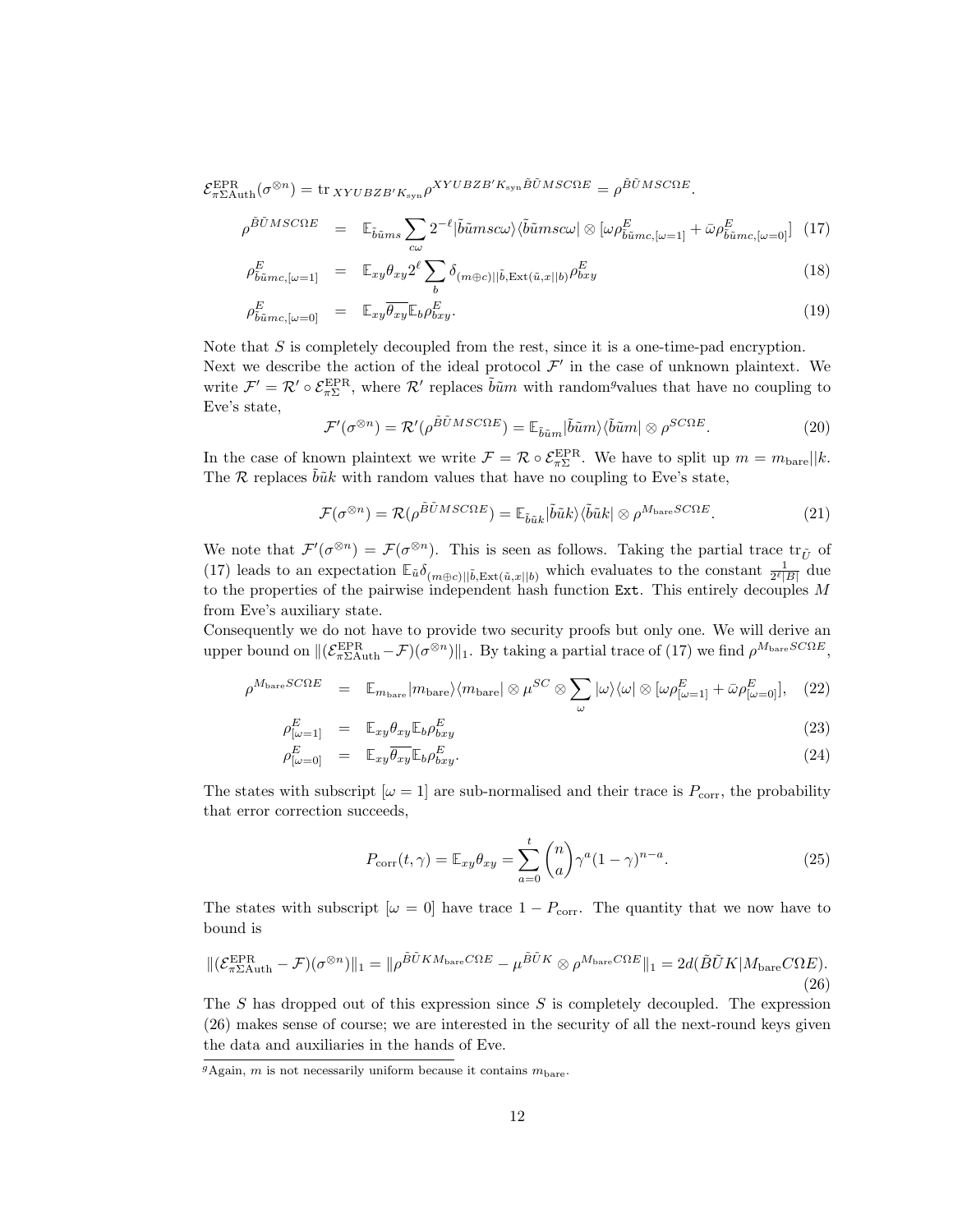Note that the maximisation  $\max_{\sigma}$  in (6) has become maximisation over  $\gamma$ . We will first derive bounds as a function of  $\gamma$  and then study the implications at a given bit error rate  $\beta = t/n$ tolerated by the error-correcting code. Asymptotically the optimal value of  $\gamma$  equals  $\beta$ .

It is important to remark that the two 'Reject' case expressions (19) and (24) are identical. In the difference  $\rho^{\tilde{B}\tilde{U}KM_{\text{bare}}C\Omega E} - \mu^{\tilde{B}\tilde{U}K}\otimes\rho^{M_{\text{bare}}C\Omega E}$  we see that the  $\omega = 0$  part vanishes.

## 5.3 Asymptotic result

**Theorem 1** Consider one round of the QKR protocol (Section 4.1) with 6-state or 8-state encoding. Let Eve cause noise described by parameter  $\gamma$  as discussed in Section 2.6. Let t be the number of errors that can be corrected by the error-correcting code. In the limit  $n \to \infty$ it holds that

$$
d(\tilde{B}\tilde{U}K|M_{\text{bare}}C\Omega E) \le \min\left(P_{\text{corr}}(t,\gamma), \ \sqrt{2^{\ell-2-n+nh(\{1-\frac{3}{2}\gamma,\frac{\gamma}{2},\frac{\gamma}{2},\frac{\gamma}{2}\})-nh(\gamma)}}\right) \tag{27}
$$

with  $P_{\text{corr}}$  as defined in (25).

Let  $\beta \stackrel{\text{def}}{=} t/n$ . For  $\gamma > \beta$  the probability  $P_{\text{corr}}$  is exponentially small. For  $\gamma \leq \beta$ , the second expression can be made exponentially small for  $\ell < n + nh(\gamma) - nh({1 - \frac{3}{2}\gamma, \frac{\gamma}{2}, \frac{\gamma}{2}, \frac{\gamma}{2}}).$ 

Asymptotically the length of the syndrome is  $a = nh(\beta)$ , and the  $\mathcal{O}(\log n)$  contribution from post-selection (Section 2.4) becomes negligible compared to n. The QKR rate  $\frac{\ell' - \mathcal{O}(\log n)}{n}$  goes to

asymptotic rate = 
$$
1 - h(\left\{1 - \frac{3}{2}\beta, \frac{\beta}{2}, \frac{\beta}{2}, \frac{\beta}{2}\right\}),
$$
 (28)

which is exactly the asymptotic rate of 6-state QKD.

Proof of Theorem 1: We write  $D \stackrel{\text{def}}{=} \| \rho^{\tilde{B}\tilde{U}KM_{\text{bare}}C\Omega E} - \mu^{\tilde{B}\tilde{U}K} \otimes \rho^{M_{\text{bare}}C\Omega E} \|_{1}$ . We introduce smoothing as in [13, 11, 14] by allowing states  $\bar{\rho}$  that are  $\varepsilon$ -close to  $\rho$  in terms of trace distance. This yields  $D \leq 2\varepsilon + \bar{D}$ , with  $\bar{D} \stackrel{\text{def}}{=} \| \bar{\rho}^{\tilde{B}\tilde{U}KM_{\text{bare}}C\Omega E} - \mu^{\tilde{B}\tilde{U}K} \otimes \bar{\rho}^{M_{\text{bare}}C\Omega E} \|_{1}$ . Substituting (17,22) into this expression gives

$$
\bar{D} = \mathbb{E}_{\tilde{b}\tilde{u}mc} || \bar{\rho}_{\tilde{b}\tilde{u}mc,[\omega=1]}^{E} - \bar{\rho}_{[\omega=1]}^{E} ||_{1}.
$$
\n(29)

In slight abuse of notation we have written  $\mathbb{E}_c(\cdots) \stackrel{\text{def}}{=} \sum_c 2^{-\ell}(\cdots)$ . The  $\bar{\rho}^E_{\tilde{b}\tilde{u}mc,[\omega=1]}$  and  $\bar{\rho}^E_{[\omega=1]}$ are both sub-normalised states with trace  $P_{\text{corr}}(t, \gamma)$ . Hence it holds that  $\bar{D} \leq 2P_{\text{corr}}(t, \gamma)$ . This corresponds to the first expression in the 'min' in (27). We derive the second expression as follows.

$$
\bar{D} = \mathbb{E}_{\tilde{b}\tilde{u}mc} \text{tr} \sqrt{(\bar{\rho}_{\tilde{b}\tilde{u}mc,[\omega=1]}^E - \bar{\rho}_{[\omega=1]}^E)^2}
$$
(30)

$$
\leq^{\text{Jensen}} \mathbb{E}_{\tilde{b}mc} \text{tr} \sqrt{\mathbb{E}_{\tilde{u}} (\bar{\rho}^E_{\tilde{b}\tilde{u}mc,[\omega=1]} - \bar{\rho}^E_{[\omega=1]})^2}
$$
(31)

$$
= \mathbb{E}_{\tilde{b}mc} \text{tr} \sqrt{\mathbb{E}_{\tilde{u}} (\bar{\rho}_{\tilde{b}\tilde{u}mc,[\omega=1]}^E)^2 - (\bar{\rho}_{[\omega=1]}^E)^2}.
$$
 (32)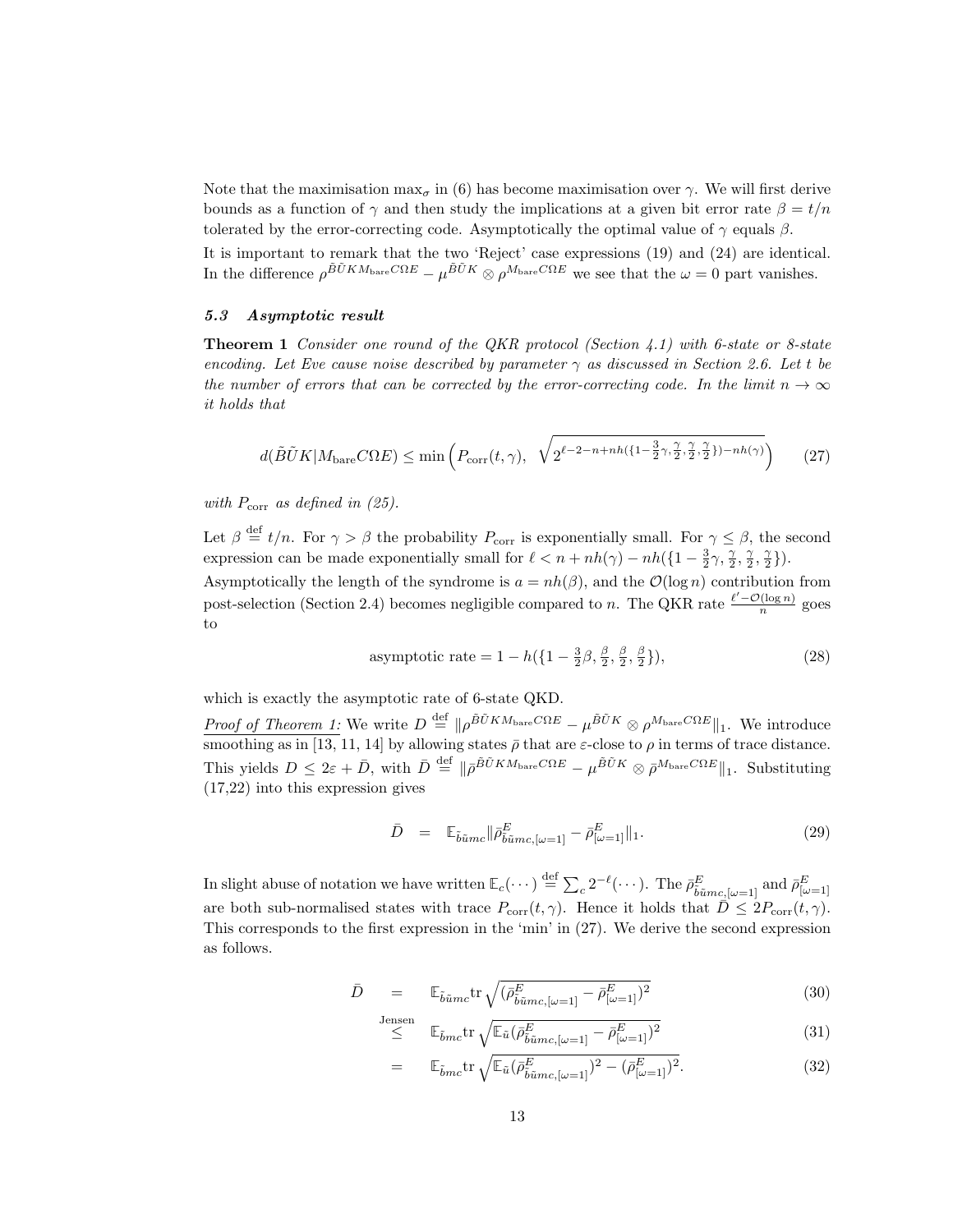From the properties of two-universal hash functions we get

$$
\mathbb{E}_{\tilde{u}}(\bar{\rho}_{\tilde{b}\tilde{u}mc,[\omega=1]}^{E})^{2} - (\bar{\rho}_{[\omega=1]}^{E})^{2}
$$
\n
$$
= \mathbb{E}_{xx'} \sum_{bb'} [2^{2\ell} \mathbb{E}_{\tilde{u}} \delta_{m \oplus c || \tilde{b}, \text{Ext}(\tilde{u},x||b)} \delta_{m \oplus c || \tilde{b}, \text{Ext}(\tilde{u},x'||b')}] \bar{\rho}_{bx,[\omega=1]}^{E} \bar{\rho}_{bx',[\omega=1]}^{E} - (\bar{\rho}_{[\omega=1]}^{E})^{2} (33)
$$

$$
= \mathbb{E}_{xx'} \sum_{bb'} [|\mathcal{B}|^{-2n} + \delta_{bb'} \delta_{xx'} (2^{\ell} |\mathcal{B}|^{-n} - |\mathcal{B}|^{-2n})] \bar{\rho}_{bx,[\omega=1]}^E \bar{\rho}_{b'x',[\omega=1]}^E - (\bar{\rho}_{[\omega=1]}^E)^2
$$
(34)

$$
= (2^{\ell}|\mathcal{B}|^{n} - 1)\mathbb{E}_{xx'}\mathbb{E}_{bb'}\delta_{bb'}\delta_{xx'}\bar{\rho}_{bx,[\omega=1]}^{E}\bar{\rho}_{b'x',[\omega=1]}^{E}
$$
(35)

$$
\leq (2^{\ell}|\mathcal{B}|^{n}-1)\mathbb{E}_{xx'}\mathbb{E}_{bb'}\delta_{bb'}\delta_{xx'}\bar{\rho}_{bx}^{E}\bar{\rho}_{b'x'}^{E'} \tag{36}
$$

$$
= (2^{\ell}|\mathcal{B}|^{n} - 1)\mathbb{E}_{bx}\mathbb{E}_{b'x'}\text{tr}_{BX}|bx\rangle\langle bx||b'x'\rangle\langle b'x'|\otimes \bar{\rho}_{bx}^{E}\bar{\rho}_{b'x'}^{E} \tag{37}
$$

$$
= (2^{\ell}|\mathcal{B}|^{n} - 1)\text{tr}_{BX}(\bar{\rho}^{BXE})^{2}.
$$
\n(38)

Line  $(36)$  should be read as an operator inequality for a sum of positive semidefinite matrices; we used  $\theta_{xy} \leq 1$ . Substituting (38) into (32) gives

$$
\bar{D} \qquad \qquad < \qquad \sqrt{2^{\ell}|\mathcal{B}|^n} \operatorname{tr}_{E}\sqrt{\operatorname{tr}_{BX}(\bar{\rho}^{BXE})^2} \qquad \qquad (39)
$$

$$
\leq \sqrt{2^{\ell}|\mathcal{B}|^n} \sqrt{\text{rank}(\text{tr}_{BX}(\bar{\rho}^{BXE})^2)} \sqrt{\text{tr}_{BXE}(\bar{\rho}^{BXE})^2}
$$
(40)

$$
= \sqrt{2^{\ell}|\mathcal{B}|^{n}\text{rank}(\bar{\rho}^{E})\text{tr}(\bar{\rho}^{BXE})^{2}}.
$$
\n(41)

$$
\sqrt{2^{\ell}|\mathcal{B}|^{n}2^{S_{0}(\bar{\rho}^{E})-S_{2}(\bar{\rho}^{BKE})}} = \sqrt{2^{\ell}|\mathcal{B}|^{n}2^{S_{0}^{\varepsilon}(\rho^{E})-S_{2}^{\varepsilon}(\rho^{BKE})}}
$$
(42)

$$
= \sqrt{2^{\ell}|\mathcal{B}|^{n}2^{S_{0}^{\varepsilon}\left(\left[\mathbb{E}_{bxy}\sigma_{xy}^{b}\right]\otimes n\right)-S_{2}^{\varepsilon}\left(\left[\mathbb{E}_{bxy}|bx\rangle\langle bx|\otimes\sigma_{xy}^{b}|^{\otimes n}\right)\right]}}\tag{43}
$$

$$
\text{Lemma 1} \quad \sqrt{2^{\ell}|\mathcal{B}|^n 2^{nS(\mathbb{E}_{bxy}\sigma_{xy}^b)-nS(\mathbb{E}_{bxy}|bx\rangle\langle bx|\otimes\sigma_{xy}^b)}}. \tag{44}
$$

(In the last two lines we have  $x, y \in \{0, 1\}$  and  $b \in \mathcal{B}$  in contrast to the previous lines.) In line (40) we used a rank equality that is further detailed in Appendix A. From (10) we have  $S(\mathbb{E}_{bxy} \sigma_{xy}^b) = h(\{1 - \frac{3}{2}\gamma, \frac{\gamma}{2}, \frac{\gamma}{2}, \frac{\gamma}{2}\}) = -(1 - \frac{3}{2}\gamma)\log(1 - \frac{3}{2}\gamma) - 3\frac{\gamma}{2}\log\frac{\gamma}{2}$  and

$$
S(\mathbb{E}_{bxy}|bx\rangle\langle bx|\otimes\sigma_{xy}^b) = S(BX) + \mathbb{E}_{bx}S(\mathbb{E}_y\sigma_{xy}^b)
$$
\n(45)

$$
= \log |\mathcal{B}| + 1 + \mathbb{E}_{bx} S([1 - \gamma] \sigma_{x\bar{x}}^b + \gamma \sigma_{xx}^b)
$$
(46)

$$
= \log |\mathcal{B}| + 1 + h(\gamma). \tag{47}
$$

In the last line we used that the projectors  $\sigma_{xx}^b$  and  $\sigma_{xx}^b$  are orthogonal to each other.  $\Box$ Note that the description of Eve's ancilla state in Section 2.6 is valid for 4-state (BB84) encoding under the condition that test states are used which probe the whole Bloch sphere; then the QKR rate is given by (28). If only the xz-plane of the Bloch sphere is involved in the protocol, then (44) still holds, but with different  $\sigma_{xy}^b$  matrices, yielding a QKR rate equal to the BB84 QKD rate.

## 5.4 Non-asymptotic result without smoothing

=

=

We want to have a security proof also for finite  $n$ . One approach would be to start from  $(43)$ and analyse the smooth entropies  $S_0^{\varepsilon}$  and  $S_2^{\varepsilon}$  for finite n and  $\varepsilon$ , and minimise over  $\varepsilon$ . However, that is a cumbersome procedure. Below we present a less tight but easier to derive bound, obtained by setting  $\varepsilon$  to zero.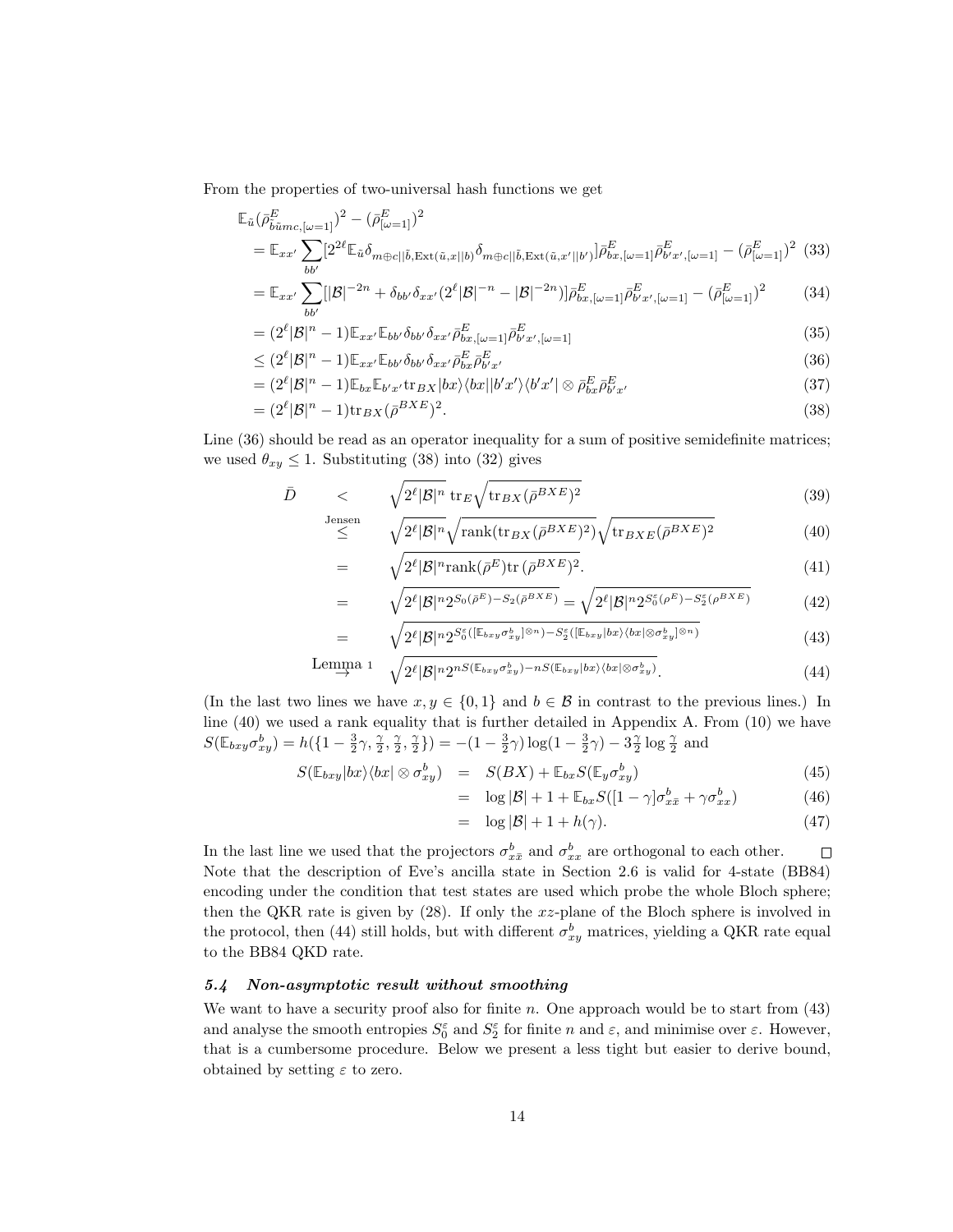**Theorem 2** Consider one round of the QKR protocol (Section  $4.1$ ). Let Eve cause noise described by parameter  $\gamma$  as discussed in Section 2.6. Let t be the number of errors that can be corrected by the error-correcting code. Let the function f be defined as

$$
f(\gamma) \stackrel{\text{def}}{=} \sqrt{(1 - \frac{3}{2}\gamma)(1 - \gamma)} + \sqrt{\frac{3}{2}\gamma(1 + \gamma)}.
$$
 (48)

The trace distance between the actual state and the ideal state can be bounded as

$$
d(\tilde{B}\tilde{U}K|M_{\text{bare}}C\Omega E) \le \min\left\{P_{\text{corr}}(t,\gamma), \frac{1}{2}\sqrt{2^{\ell-n+2n\log f(\gamma)}}\right\}.
$$
 (49)

For large  $\gamma$  the probability  $P_{\text{corr}}(t, \gamma)$  is exponentially small in n. Note that  $2 \log f(\gamma) \in [0, 1)$ for  $\gamma \in [0, \frac{1}{2})$ . For any  $\gamma < \frac{1}{2}$  it is possible to choose  $\ell < n - n \cdot 2 \log f(\gamma)$ , so that the  $\sqrt{\cdots}$  in  $(49)$  becomes exponentially small in *n*.

**Proof of Theorem 2:** We follow the proof of Theorem 1 up to  $(39)$  but without smoothing  $(\varepsilon = 0).$ 

$$
D \quad < \quad \sqrt{2^{\ell - n}} \text{tr} \sqrt{\mathbb{E}_{bx} (\rho_{bx}^E)^2} . \tag{50}
$$

Next we show that the expression under the square root is diagonal. Using  $\rho_{bx}^E = \bigotimes_i \{ (1 \gamma) \sigma_{x_i \overline{x_i}}^{b_i} + \gamma \sigma_{x_i x_i}^{b_i}$  and the orthogonality  $\sigma_{x \overline{x}}^{b} \sigma_{xx}^{b} = 0$  we get

$$
\mathbb{E}_{bx}(\rho_{bx}^E)^2 = \bigotimes_{i=1}^n \left\{ (1-\gamma)^2 \mathbb{E}_{b_i} \frac{\sigma_{01}^{b_i} + \sigma_{10}^{b_i}}{2} + \gamma^2 \mathbb{E}_{b_i} \frac{\sigma_{00}^{b_i} + \sigma_{11}^{b_i}}{2} \right\}
$$
(51)

$$
= \left\{ (1-\gamma) \Big[ (1-\frac{3}{2}\gamma)|m_0\rangle\langle m_0| + \frac{\gamma}{6} \sum_{j=1}^3 |m_j\rangle\langle m_j| \Big] + \frac{\gamma^2}{3} \sum_{j=1}^3 |m_j\rangle\langle m_j| \right\}^{\otimes n} (52)
$$

$$
= \left\{ (1-\gamma)(1-\frac{3}{2}\gamma)|m_0\rangle\langle m_0| + \frac{\gamma(1+\gamma)}{6} \sum_{j=1}^3 |m_j\rangle\langle m_j| \right\}^{\otimes n} \tag{53}
$$

from which it follows that

$$
\operatorname{tr}\sqrt{\mathbb{E}_{bx}(\rho_{bx}^E)^2} = \left\{\sqrt{(1-\gamma)(1-\frac{3}{2}\gamma)} + \sqrt{\frac{3}{2}\gamma(1+\gamma)}\right\}^n. \tag{54}
$$

 $\Box$ 

**Theorem 3** Consider the context of Theorem 2. Let  $\beta = t/n$ . Let  $\nu$  be a security parameter. Let  $\ell$  be chosen as

$$
\ell \leq n - 2n \log f(\beta) - 2\xi \sqrt{\nu n} - 2\nu - 1 \tag{55}
$$

$$
\xi \stackrel{\text{def}}{=} \min \left\{ \frac{f'(\beta)}{f(\beta)} \left[ \sqrt{\frac{2\beta}{\ln 2} + \frac{\nu}{n}} + \sqrt{\frac{\nu}{n}} \right], \frac{\sqrt{3}}{\ln 2} \right\}. \tag{56}
$$

Then

$$
d(\tilde{B}\tilde{U}K|M_{\text{bare}}C\Omega E) \le 2^{-\nu}.
$$
\n(57)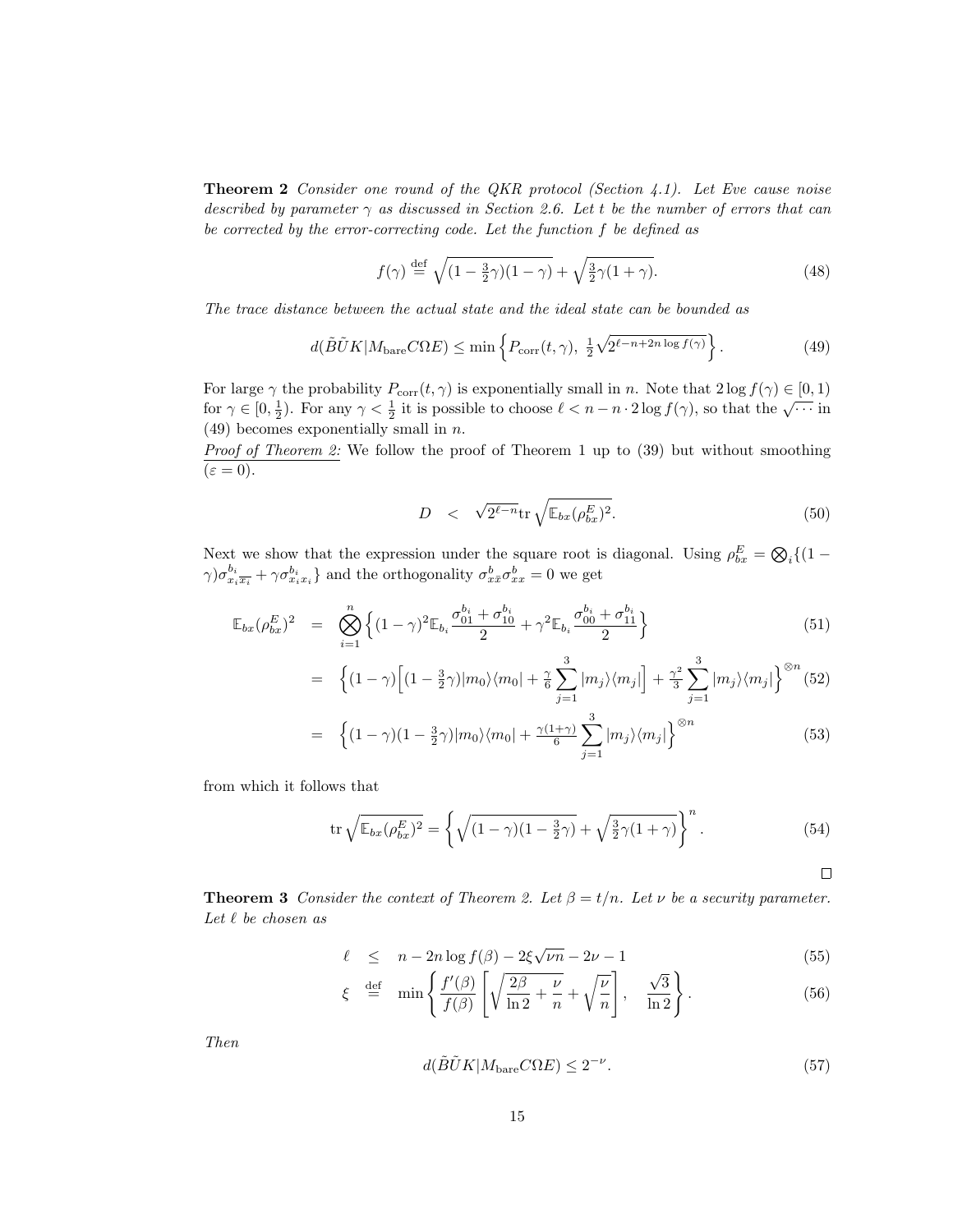Proof: See Appendix B.

If according to (55) the length  $\ell$  becomes smaller than  $2\lambda + a$  (negative size of the message  $m<sub>bare</sub>$ ) then this means that the desired security level  $\nu$  cannot be achieved.

A typical choice for the tag length would be  $\lambda = \nu$ , yielding security  $\|(\mathcal{E}_{\pi\Sigma}^{EPR} - \mathcal{F})(\sigma^{\otimes n})\|_1 \leq$  $2 \cdot 2^{-\lambda} + 2 \cdot 2^{-\nu} = 2^{-\nu+2}$ . Several things are worth noting.

- The  $\xi$  is of order 1. Hence the term  $\xi \sqrt{\nu n}$  scales as  $\sqrt{n}$ .
- Analysis of QKD instead of QKR using the same technique yields a result similar to Theorem 2, but with a slightly more favourable function instead of  $f(\gamma)$ , namely  $\sqrt{(1-\gamma)(1-\frac{3}{2}\gamma)} +$

 $\sqrt{\frac{1}{2}\gamma(1-\gamma)}+\gamma\sqrt{2}$ . (We mention this without showing the proof.) Nevertheless, the asymptotics of QKD and QKR are the same.

As explained in Section 2.4, by invoking post-selection we can 'buy' security against general attacks by reducing the message length  $\ell$  a bit. The bound (49) changes by a factor  $(n+1)^{15}$ , which can be compensated by shrinking  $\ell$  from (55) to

$$
\ell \le n - 2n \log f(\beta) - 2\xi \sqrt{\nu n} - 2\nu - 1 - 30 \log(n+1). \tag{58}
$$

## 5.5 Non-asymptotic QKR rate; Choosing the parameter values

We want to characterize the non-asymptotic performance of our QKR scheme under ideal circumstances. Consider a sequence of QKR rounds with a large number of consecutive Accepts. Let  $\eta = 2 \cdot 2^{-\lambda} + 2 \cdot 2^{-\nu}$  be the 'imperfection' induced by one round of QKR. Let  $\theta$ be the maximum distance that Alice and Bob are willing to tolerate between reality and the ideal state. After  $N = |\theta/\eta|$  rounds they have to refresh all their key material. We define the amortised QKR rate as

$$
A \stackrel{\text{def}}{=} \frac{\text{total message data sent in } N \text{ rounds} - \text{expended key material}}{\sum_{i=1}^{N} N_i}
$$
(59)

$$
= \frac{\ell'}{n} - \frac{\log |\mathcal{U} \times \mathcal{B}^n|}{N \cdot n},
$$
\n(60)

namely the usual definition of rate  $(\frac{\ell'}{n})$  $\frac{\ell}{n}$ ) minus the amortised cost of completely replacing u and  $b$  after  $N$  rounds. The  $A$  is an operational quantity that measures how much useful classical payload is sent per qubit. The subtraction can be understood as the cost of putting enough key material into all the  $m_{\text{bare}}$  to compensate for the eventual replacement of  $u, b$ . The total message size is  $N \ell' = N(\ell - 2\lambda - a)$ , with  $\ell$  specified in (58). The total key expenditure consists of  $\log |\mathcal{B}^n|$  bits of basis key b, and  $\log |\mathcal{U}| = \log |\{0,1\}^n \times \mathcal{B}^n|$  bits of extractor key  $u$ . This gives

$$
A = 1 - \frac{a}{n} - 2\log f(\beta) - \frac{2\xi\sqrt{\nu}}{\sqrt{n}} - \frac{30\log(n+1)}{n} - \frac{2\lambda + 2\nu}{n} - \frac{1 + 2\log|\mathcal{B}|}{N}.
$$
 (61)

Note that  $\eta$  can be made exponentially small (N exponentially large) by increasing  $\lambda$  and  $\nu$ . For large n and N the rate (61) tends to  $1 - h(\beta) - 2 \log f(\beta)$ , which is lower than the asymptotic result of Section 5.3. The discrepancy is of course caused by the fact that we did not use smoothing for Theorem 2. Fig. 2 shows the asymptotic (QKR=QKD) rate (28) as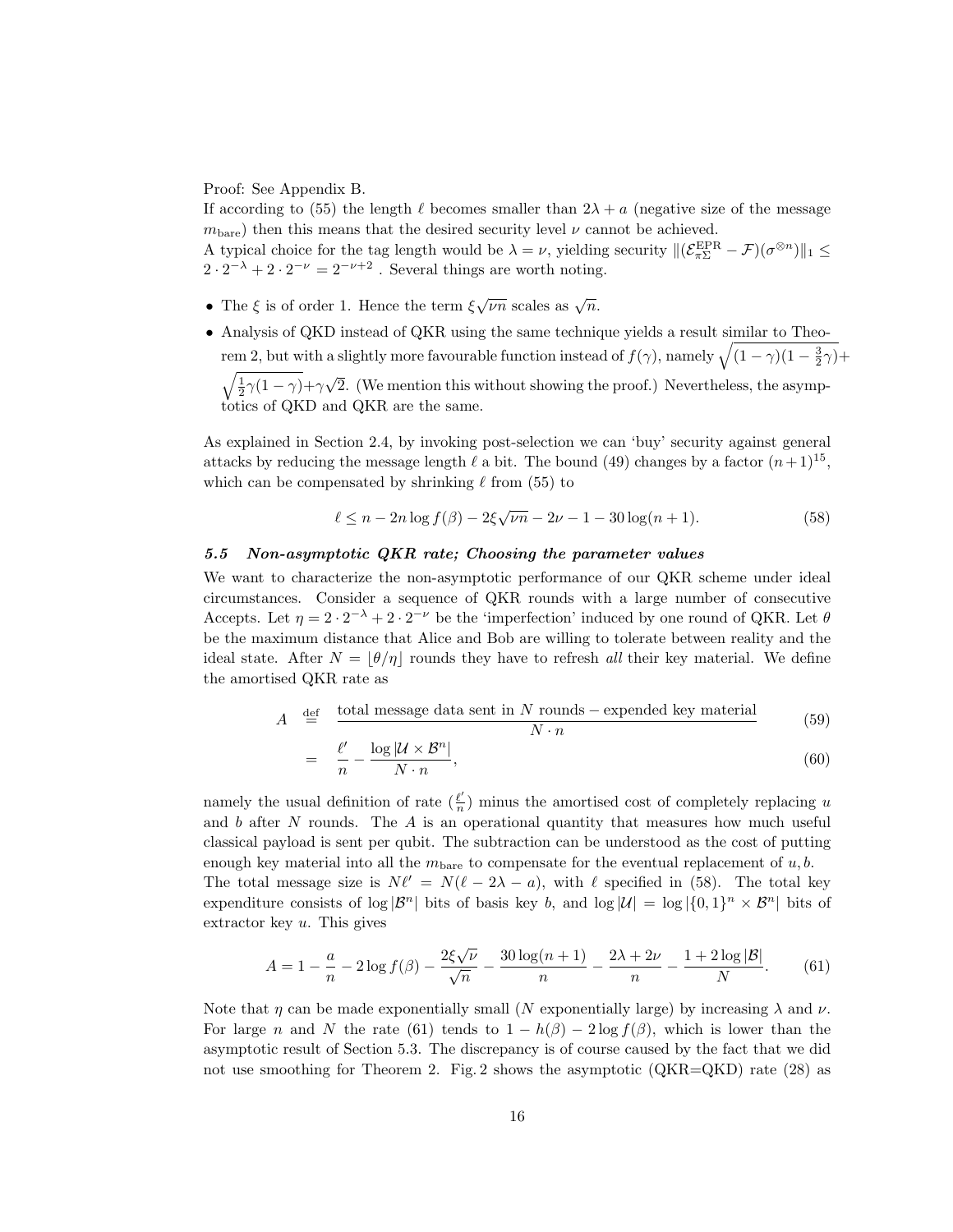

Fig. 2. Asymptotic QKR rates. The 'with smoothing' curve is the result (28). The 'without smoothing' curve is the result  $1 - h(\beta) - 2 \log f(\beta)$  obtained without smoothing. The 'EM6' and 'EM8' curves correspond to the bound  $1 - \log(2\mu) - 2h(\beta)$  based on Entanglement Monogamy, with constants  $\mu = \mu_6$  and  $\mu = \mu_8$  respectively (see Section 3).

well as the  $\varepsilon = 0$  rate (61) in the limit  $n \to \infty, N \to \infty$  and the rates obtained from the Entanglement Monogamy approach (Section 3). Obviously smoothing improves the tightness of the provable bounds significantly. Furthermore it is also clear that the Entanglement Monogamy bounds are very far from tight.

Instead of pairwise independent hashing one may use 'δ-almost pairwise independent' hash functions. A small security penalty  $\delta$  is incurred, but the length of the extractor key u is reduced from  $n + n \log |\mathcal{B}|$  to approximately  $n - \ell + 2 \log \frac{1}{\delta}$ .

Typically  $\theta$  is fixed. Then it remains to tune N (which via  $\eta = \theta/N$  fixes  $\nu$ ) and n for fixed  $(\theta, \beta)$  so as to optimise the rate. In Fig. 3 the non-asymptotic rate is plotted for  $\theta = 2^{-256}$ and various values of  $\beta$ , N and n. We see that the asymptotic rate can be approached well for realistic values of  $N$  and  $n$ .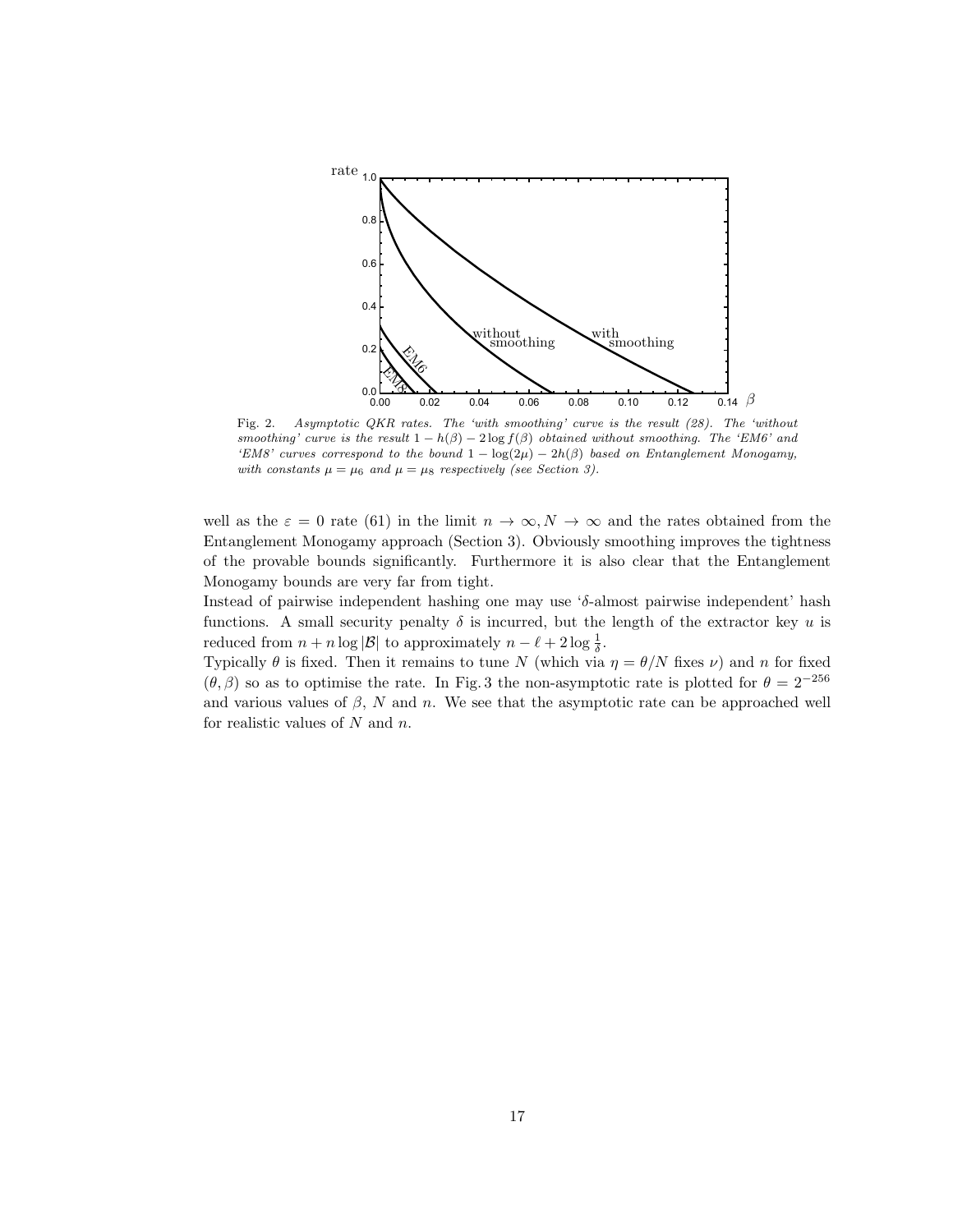

Fig. 3. Non-asymptotic bound on the amortised QKR rate as a function of the number of qubits  $(n)$ , for various values of the design parameter N and tolerated noise  $\beta$ . The dashed lines indicate the  $\varepsilon = 0$  limit  $1 - h(\beta) - 2 \log f(\beta)$ .  $\lambda = \nu$ ;  $\theta = 2^{-256}$ ; the syndrome length a is set to  $nh(\beta) + \sqrt{n}\Phi^{\text{inv}}(10^{-6})\sqrt{\beta(1-\beta)}\log \frac{1-\beta}{\beta}$  (see e.g. [22]), where  $\Phi$  is defined as  $\Phi(z) \stackrel{\text{def}}{=}$  $\int_z^{\infty} (2\pi)^{-1/2} \exp[-x^2/2] dx$ .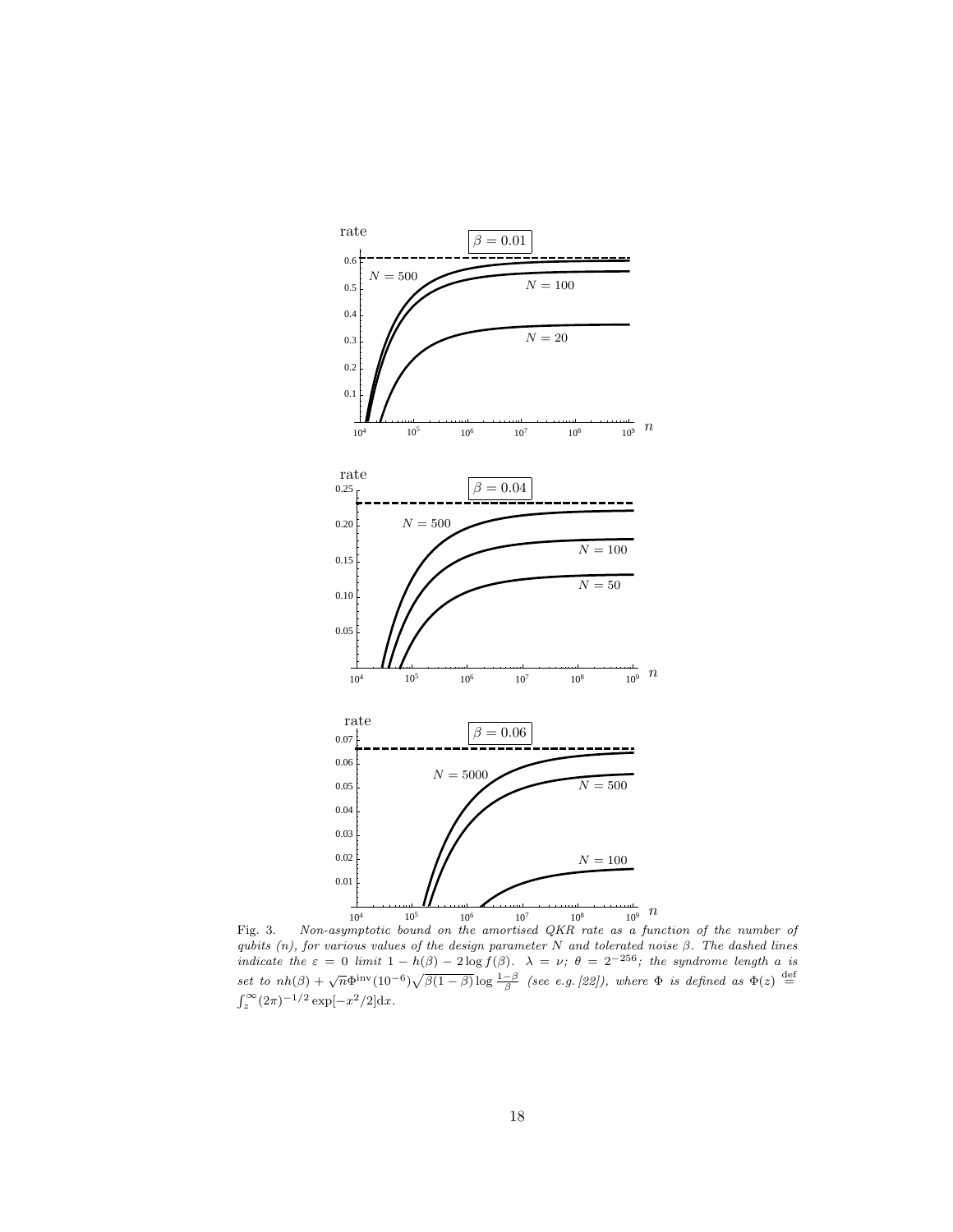### 6 Discussion

#### 6.1 Comparison to existing results

The proof technique of [1] requires a special 'key privacy' property of the MAC function, and has to keep track of the security of the MAC key. We avoid this requirement at the cost of shortening  $\ell'$ . An interesting difference with respect to [1] is that we capture the security of the basis key  $B$  and the extractor key  $U$  in a single quantity (a single trace distance), whereas [1] uses a min-entropy result for B and a trace distance for U.

We compare our result to the min-entropy analysis of attacks in [9]. For the 'K2 attack' (a known-plaintext attack on b) a min-entropy loss of  $\log(1+\sqrt{6\beta(1-\frac{3}{2}\beta)})$  bits per qubit was found for 8-state encoding; that is more than our leakage result  $2 \log f(\beta)$ . We conclude that non-smooth min-entropy is too pessimistic as a measure of security in this context.

It was pointed out in [2, 9] that with 8-state encoding there is no leakage about the qubit payload  $X$ , whereas 6-state and BB84 encoding allow Eve to learn a lot about  $X$  in case of a Reject. One may conclude that more privacy amplification is needed for 6-state and BB84 encoding than for 8-state. However, it turns out that the situation is the same for all encoding schemes: the privacy amplification key  $U$  adequately masks  $X$  and gets replaced upon Reject. Upon Accept, our protocol does not reduce the stack of shared key material that Alice and Bob have. A difference with respect to  $[1]$  is that the 'top' keys on the stack are modified upon Accept. We do not see this as a significant drawback; the key modification is just some additional data processing.

#### 6.2 Dealing with erasures

Our analysis has not taken into account quantum channels with erasures. (Particles failing to arrive.) Consider a channel with erasure rate  $\eta$  and bit error rate  $\beta$  for the non-erased states. The Alice-to-Bob channel capacity is  $(1 - \eta)(1 - h(\beta))$ . A capacity-achieving linear error-correcting code that is able to deal with such a channel has a syndrome of size  $nh(\beta)$  +  $n\eta[1-h(\beta)]$ . Imagine the QKR scheme of Section 4.1 employing such an error-correcting code. On the one hand, the parameter a increases from  $nh(\beta)$  to  $nh(\beta)+n\eta[1-h(\beta)]$ . On the other hand, the leakage increases. Every qubit not arriving at Bob's side must be considered to be in Eve's possession; since an erasure can be parametrised as a qubit with  $\beta = \frac{1}{2}$ , the leakage is 1 bit per erased qubit. Hence the leakage term  $n \cdot 2 \log f(\beta)$  changes to  $n(1-\eta)2 \log f(\beta)+n\eta$ . The combined effect of the syndrome size and the leakage increase has a serious effect on the QKR rate. The asymptotic rate becomes  $1 - h(\beta) - \eta[1 - h(\beta)] - (1 - \eta)2 \log f(\beta) - \eta$ . For  $\beta = 0$  this is  $1-2\eta$ ; at zero bit error rate no more than 50% erasures can be accommodated by the scheme. In long fiber optic cables the erasure rate is often larger than 90%. Under such circumstances the QKR scheme of Section 4.1 simply does not work. (Note that continuousvariable schemes do not have erasures but instead have large  $\beta$ .)

One can think of a number of straightforward ways to make the QKR protocol erasureresistant. Below we sketch a protocol variant in which Alice sends qubits, and Bob returns an authenticated and encrypted message.

- 1. Alice sends a random string  $x \in \{0,1\}^q$  encoded in q qubits, with  $q(1 \eta) > n$ .
- 2. Bob receives qubits in positions  $i \in \mathcal{I}, \mathcal{I} \subseteq [q]$  and measures  $x'_i$  in those positions. He aborts the protocol if  $|\mathcal{I}| < n$ . Bob selects a random subset  $\mathcal{J}' \subset \mathcal{I}$ , with  $|\mathcal{J}'| = n$ .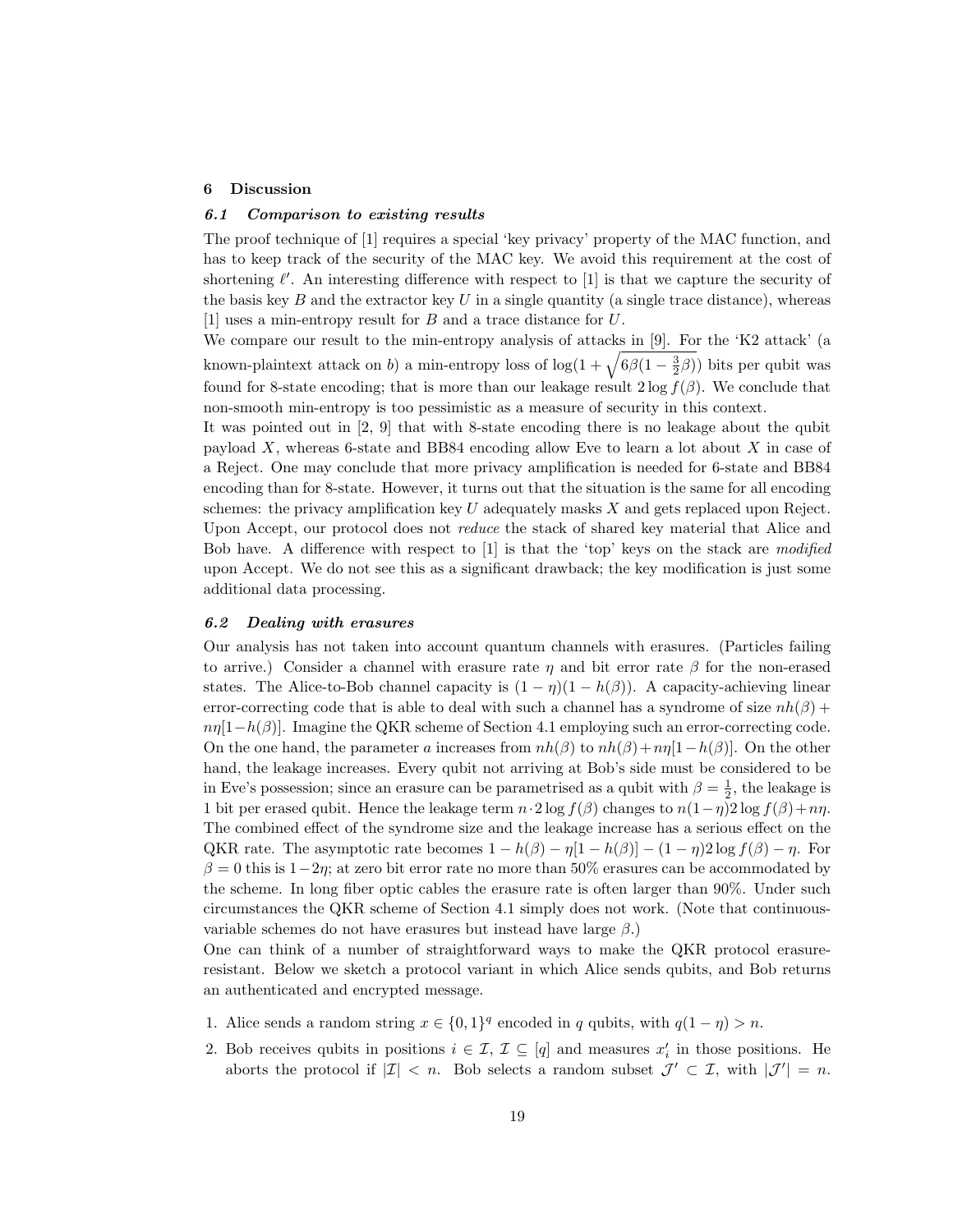He constructs a string  $y' = x'_{\mathcal{J}}$ . He computes  $s' = k_{syn} \oplus S(y')$ ,  $z'||b' = \text{Ext}(u, y'||b)$ ,  $c' = m \oplus z', t' = \Gamma(k_{\text{MAC}}^1, \mathcal{J}'||y'||c'||s')$ . He sends  $\mathcal{J}', s', c', t'.$ 

3. Alice receives this data as  $\mathcal{J}, s, c, t$ . She computes y by doing error correction on  $x_{\mathcal{J}}$ aided by the syndrome  $k_{syn} \oplus s$ . Then she computes  $z||b'' = \text{Ext}(u, y||b)$ ,  $\hat{m} = z \oplus c$  and  $\tau = \Gamma(k_{\text{MAC}}^1, \mathcal{J}||y||c||s)$ . Alice Accepts the message  $\hat{m}$  if  $\tau = t$  and Rejects otherwise.<sup>h</sup>Key refreshment is as in the original protocol.

The security is not negatively affected by the existence of erasures. Assume that Eve holds all the qubits that have not reached Bob. Since the data in the qubits is random, and does not contribute to the computation of  $z'$ , it holds that (i) it is not important if Eve learns the content of these bits, (ii) known plaintext does not translate to partial knowledge of the data content of these qubits, which would endanger the basis key  $b$  and the extractor key  $u$ .

#### 6.3 Future work

It is possible to evaluate or bound the  $S_0^{\varepsilon}(\rho^E)$  and  $S_2^{\varepsilon}(\rho^{BXE})$  in (42) for finite n and  $\varepsilon$  'by hand', i.e. specifically for  $\rho_{bxy}^E = \otimes_{i=1}^n \sigma_{x_iy_i}^{b_i}$ . That would yield a non-asymptotic result for  $\ell$ that is more favorable than Theorem 3.

It is interesting to note that QKR protocols which derive an OTP  $z$  from the qubit payload and then use z for encryption look a lot like Quantum Key Distribution, but with reduced communication complexity. This changes when the message is put directly into the qubits, e.g. as is done in Gottesman's Unclonable Encryption [6]. It remains a topic for future work to prove security of such a QKR scheme.

The QKR scheme of Section 4.1 can be improved and embellished in various ways. For instance, the  $\lambda$ -bit space in m reserved for the new  $k_{\text{MAC}}^1$  may not be necessary. Alice's authentication tag may simply be generated as part of the Ext function's output, and then the security of the MAC key can be proven just by proving the security of the extractor key  $u$ (similar to what is done in [1]).

Another interesting option is to deploy the Quantum One Time Pad with approximately half the key length, which still yields information-theoretic security. This would reduce the cost of refreshing b from  $2n$  bits to n bits.

Finally, various tricks known from QKD may be applied to improve the noise tolerance of QKR, e.g. artificial noise added by Alice.

### Acknowledgements

We thank Serge Fehr, Niek Bouman, Benne de Weger and Aart Blokhuis for helpful discussions. We thank the anonymous reviewers of Asiacrypt for pointing out a flaw in a previous version. Part of this research was funded by NWO (CHIST-ERA project ID IOT).

## Appendix A: Rank equality

Here we show that  $\text{rank}(\text{tr}_{BX}(\bar{\rho}^{BXE})^2) = \text{rank}(\bar{\rho}^E)$ . We write  $\bar{\rho}^{BXE}$  in its spectral decomposition,  $\bar{\rho}^{BXE} = \sum_j r_j |v_j\rangle\langle v_j|$ , where the  $v_j$  are the eigenvectors in the BXE space, and  $r_j > 0$ . We have  $\bar{\rho}^E = \text{tr}_{BX} \bar{\rho}^{BXE} = \sum_j r_j V_j$ , with  $V_j \stackrel{\text{def}}{=} \text{tr}_{BX} |v_j\rangle \langle v_j|$ . Similarly we write

 $h$ Alice may send the Accept/Reject bit along with the next batch of qubits; then the protocol has only two rounds.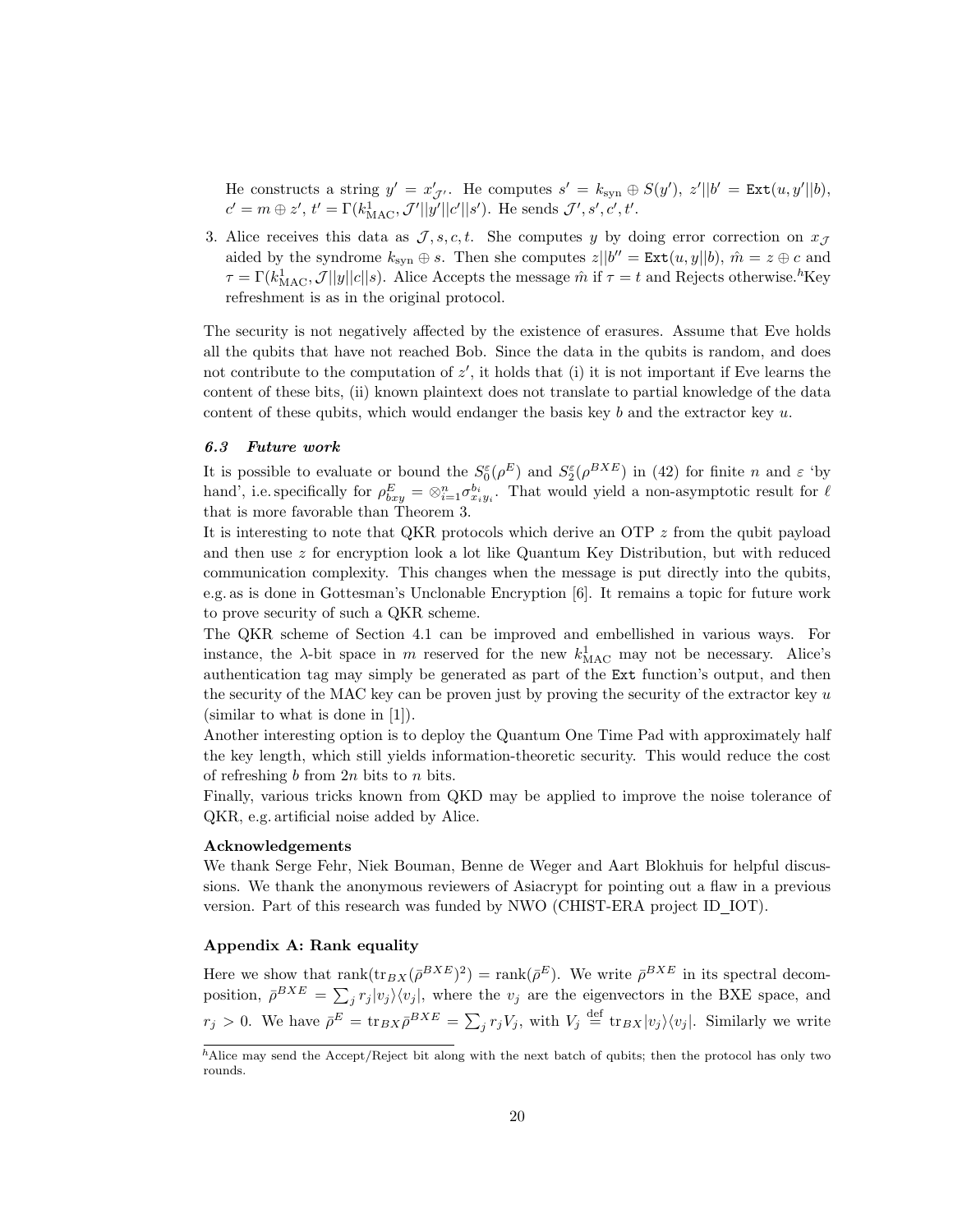${\rm tr}_{BX}({\bar \rho}^{BXE})^2 = \sum_j r_j^2 V_j$ . Since  $V_j > 0$  we can write  $V_j = A_j^{\dagger} A_j$ . We construct a matrix  $A = [\sqrt{r_1}A_1; \sqrt{r_2}A_2; \sqrt{r_3}A_3; \cdots]$  by concatenating the matrices  $A_j$  under each other. It holds that  $\sum_j r_j V_j = A^{\dagger} A$ . Similarly we construct  $Q = [r_1 A_1; r_2 A_2; r_3 A_3; \cdots]$ , so that  $\sum_j r_j^2 V_j = Q^{\dagger} Q$ . We use the fact that  $\text{rank}(A^{\dagger} A) = \text{rank}(A)$  and  $\text{rank}(Q^{\dagger} Q) = \text{rank}(Q)$ . By the construction of  $A$  and  $Q$ , the rows of  $A$  span the same space as the rows of  $Q$ .

## Appendix B: Proof of Theorem 3

We (implicitly) define a function  $\gamma_{\text{max}}(t, \nu)$  as  $P_{\text{corr}}(t, \gamma_{\text{max}}) = 2^{-\nu}$ . For  $\gamma \ge \gamma_{\text{max}}$  eq. (57) clearly holds. Next we need to bound the expression log  $f(\gamma)$  for  $\gamma \leq \gamma_{\text{max}}$ . Taking the Chernoff bound  $P_{\text{corr}}(t, \gamma) \le \exp[-\frac{n}{2\gamma}(\gamma - \frac{t}{n})^2]$  and solving for  $\gamma$  we get

$$
\gamma_{\max}(t,\nu) \le \gamma_0(t,\nu) \stackrel{\text{def}}{=} \frac{t}{n} + \frac{\nu \ln 2}{n} + \sqrt{2\frac{t}{n}\frac{\nu \ln 2}{n} + (\frac{\nu \ln 2}{n})^2}.\tag{B.1}
$$

We will bound the expression log  $f(\gamma_0)$  in two different ways: for 'large' β and for 'small' β.

• As f is a concave function we have  $f(\gamma_0) \leq f(\beta) + (\gamma_0 - \beta) f'(\beta)$ . This yields

$$
\log f(\gamma_0) \le \log f(\beta) + \log[1 + \frac{f'(\beta)}{f(\beta)}(\gamma_0 - \beta)] \le \log f(\beta) + \frac{f'(\beta)}{f(\beta)} \frac{\gamma_0 - \beta}{\ln 2}
$$
  
= 
$$
\log f(\beta) + \frac{\nu}{n} + \sqrt{2\beta \frac{\nu}{n \ln 2} + (\frac{\nu}{n})^2}.
$$
 (B.2)

• We write  $\log f(\gamma_0) = \log f(\beta) + \log \frac{f(\gamma_0)}{f(\beta)} \le \log f(\beta) + \log \frac{f(\gamma_0)}{f(\beta)} \Big|_{\beta=0}$ . The inequality follows from the fact that  $f(\gamma_0)/f(\beta)$  is a decreasing function of  $\beta$ . This yields

$$
\log f(\gamma_0) \le \log f(\beta) + \log f(\frac{2\nu}{n}) \le \log f(\beta) + \log[1 + \sqrt{\frac{3}{2}(\frac{2\nu}{n})}] \le \log f(\beta) + \frac{1}{\ln 2} \sqrt{\frac{3\nu}{n}}.
$$
\n(B.3)

From (B.2) and (B.3) we conclude  $n \log f(\gamma_{\max}(t, \nu)) \le n \log f(\beta) + \xi \sqrt{\nu n}$  with  $\xi$  as defined in (56). With  $\ell$  chosen according to (55), the expression  $\sqrt{2^{\ell-n+2n \log f(\gamma_{\max})}}$  in (49) is upper bounded by  $2^{-\nu}/\sqrt{2}$ . Hence the second expression in the min{·, ·} (49) is upper bounded by  $2^{-\nu}$  +  $2^{-\nu}$  +  $2^{-\nu}$   $\rightarrow$   $2^{-\nu}$  $\frac{2^{-\nu}}{2\sqrt{2}}+\frac{2^{-\nu}}{2}+\frac{2^{-2\nu}}{2\sqrt{2}}$  $\frac{2^{-2\nu}}{2\sqrt{2}} < 2^{-\nu}.$  $\Box$ 

### References

- 1. S. Fehr and L. Salvail. Quantum authentication and encryption with key recycling. In Eurocrypt, pages 311–338, 2017.
- 2. B. Skorić and M. de Vries. Quantum Key Recycling with eight-state encoding. (The Quantum One Time Pad is more interesting than we thought). Int. J. of Quantum Information, 2017.
- 3. C.H. Bennett and G. Brassard. Quantum cryptography: Public key distribution and coin tossing. IEEE Int. Conf. on Computers, Systems and Signal Processing, pages 175–179, 1984.
- 4. W.K. Wootters and W.H. Zurek. A single quantum cannot be cloned. Nature, 299:802–803, 1982.
- 5. C.H. Bennett, G. Brassard, and S. Breidbart. Quantum Cryptography II: How to re-use a one-time pad safely even if P=NP. Natural Computing, 13:453–458, 2014. Original manuscript 1982.
- 6. D. Gottesman. Uncloneable encryption. Quantum Information and Computation, 3(6):581–602, 2003.